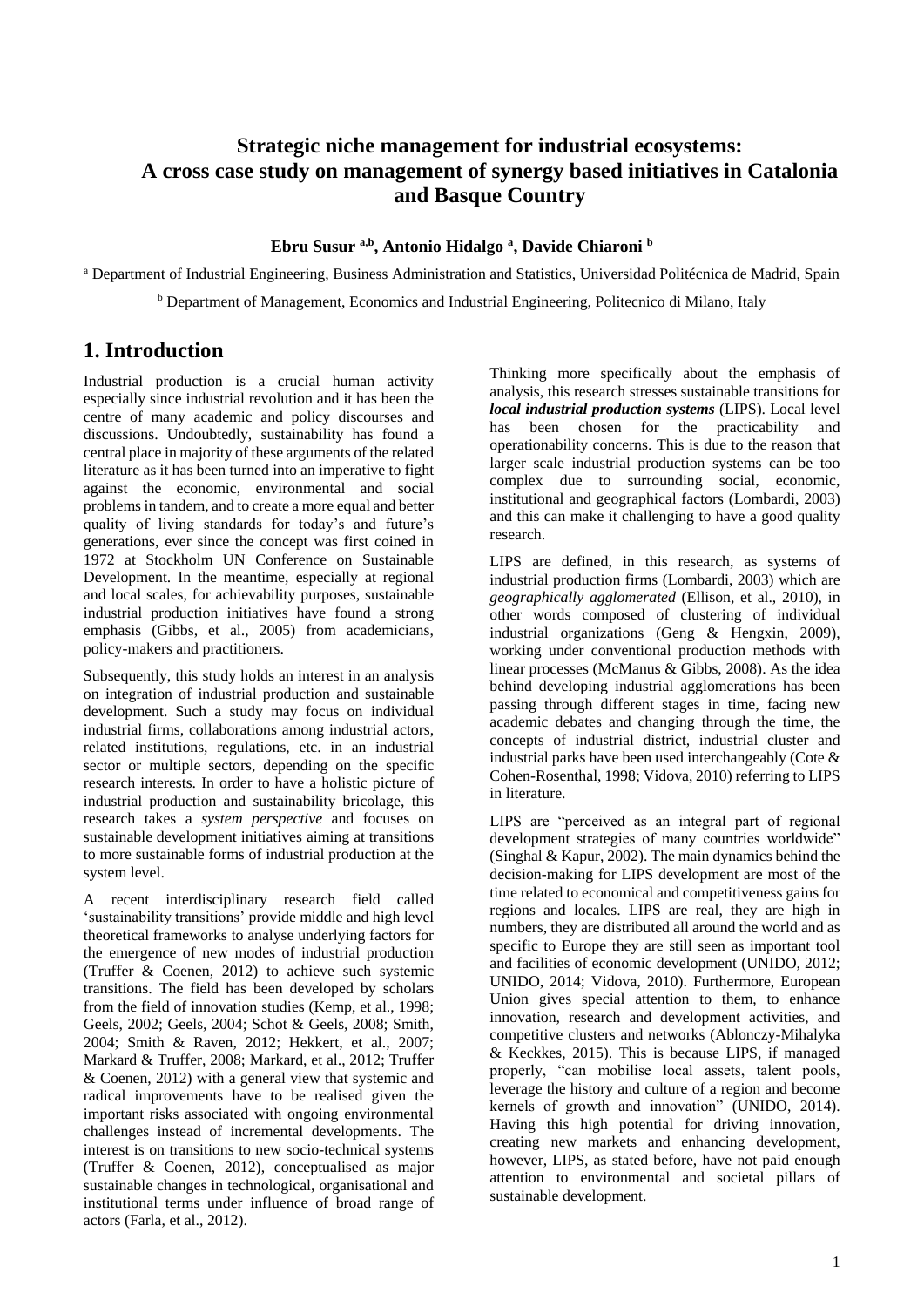With increasing awareness on sustainability concerns, the environmental impacts from a concentration of large number of industries in LIPS have started to be discussed as they can pose a serious threat to regional, national and global sustainable development. The possible negative impacts can be listed as inefficient resource use, use of non-renewable energy sources, contaminated soil and lost future land use, disposal of solid wastes, local nuisances such as noise, exposure to toxic chemicals, risks from hazardous waste, marine pollution, fresh water pollution, air pollution, habitat degradation, ozone depleting and greenhouse gases, and landscape disturbance (Singhal & Kapur, 2002). Considering these threats having negative effect on planet, society and economy, there is a need to address these challenges (UNIDO, 2012). There is a need to transform "the way we think about industrial land uses, for industry to change their industrial processes to reduce waste, make industry fit the environment instead of changing the environment to fit the industry" (Carr, 1998) and the transition to more socio-ecologically balanced industrial systems can result in numerous economic benefits, such as reductions in the resource inputs costs in production, reductions in waste management costs and from the generation of additional income due to higher values of by-product and waste streams, improved relationships with external parties, development of a green image, new products and new markets, etc. (Mirata & Emtairah, 2005).

This research focuses on local and regional level transitionary sustainable development initiatives, having an assumption that sustainable LIPS can be significantly realised through physical (resources, materials, water, energy, infrastructure and natural habitat) and/or nonphysical (information, knowledge, expertise, management) exchanges between industrial actors of LIPS. This assumption specifies the system perspective mentioned above to be **'***industrial ecosystems'* (Adamides & Mouzakitis, 2009) based on synergies through symbiotic relationships between and shared visions of industrial system actors. Then, *industrial ecosystem initiatives* which may lead to sustainability systemic transitions are objects of this research. Initiatives in this study refer to any kind of experiment in a form of project, research, task, mission, etc. which has been initiated and may have been completed with an objective serving for industrial ecosystem development in the concerned region.

In this respect, the research contributes to sustainability transitions literature which has only few studies elaborating on industrial ecosystems (Baas & Huisingh, 2008; Adamides & Mouzakitis, 2009; Gibbs, 2009; Rotmans & Loorbach, 2009; Verguts, et al., 2016).

The nature, techniques, practices, logic, forms and dynamics of such physical and more rarely non-physical exchanges have been widely investigated under 'industrial ecology' and 'industrial symbiosis' literature (Carr, 1998; Erkman, 1997; Cote & Hall, 1995; Korhonen, 2001; Lowe, et al., 1995; Chertow, 2000; Baas & Boons, 2004; Chertow, 2007; Deutz & Gibbs, 2008; Gibbs, et al., 2005) (Chertow & Ehrenfeld, 2012; Lombardi & Laybourn, 2012; Deutz & Ioppolo, 2015) in the last three decades and recently 'circular economy'

has received wide attention (Yuan, et al., 2006; Geng & Doberstein, 2008; Mathews & Tan, 2011; Geng, et al., 2012). These literatures have analysed various cases distributed over wide geographies. A considerable amount of this research project draws upon this literature, but not exclusively limited to its general implicit assumption on industrial symbiosis' ability to bring incremental improvements. Rather this research, holding an essential spatial perspective considering different regional characteristics, is interested in potential systemic nature of industrial symbiosis/ecology to drive for systemic transitions of industrial production systems together with other possible systemic initiatives having similar purposes based on symbiotic relationships between industrial actors. In other words, this research underlines the synergies as forms of systemic innovation (Machiba, 2010; Lombardi & Laybourn, 2012) to bring transitions at the industrial production systems. Thus it forms a linkage of industrial ecology and symbiosis to innovation research and vice versa. Considering the regional context specific to the geographies included in this study, the focus is on a collection of initiatives for the region. Furthermore, it is important to note here that this research, differently from the majority of industrial symbiosis literature, holds an approach that underlines "complex co-evolution of the social and technical" (Gibbs 2009) aspects of such synergies to avoid the general emphasis on potential technical improvements provided in usual work on industrial symbiosis (Gibbs, 2009; Truffer & Coenen, 2012; Smith, et al., 2010) and instead to consider technical as well as institutional and organisational aspects.

Following these, the overarching goal of this research is to understand how industrial ecosystem initiatives for LIPS can unfold and sustain through different spaces. Among many other optional sustainable industrial system initiatives, this research emphasises only the ones aiming at synergies between industrial actors, i.e. industrial ecosystem initiatives, and approaches to these synergies as form of systemic innovation as also suggested by Adamides and Mouzakitis (2009), Machiba (2010) and OECD (2010). Specifically this research elaborates on how management of industrial ecosystem initiatives for LIPS change at different regions.

## **2. Analytical framework**

As the research more aims at better understanding through investigation rather than establishing the truths, an *abductive approach* is employed for the research design. In order to overcome some disadvantages of *inductive approach*, i.e. assumption of general validity of observations concluded from number of cases, and *deductive approach*, i.e. lack of underlying patterns and tendencies, abductive approach has been chosen as it holds some characteristics of both induction and deduction adding some new specific elements (Alvesson and Skoldberg 2009). It focuses on underlying patterns by well-developing the empirical area of application and *refining the theory* specific to the context (Alvesson and Skoldberg 2009). Abduction, alternating between induction and deduction, for this research refers to analysing empirical facts "combining them with studies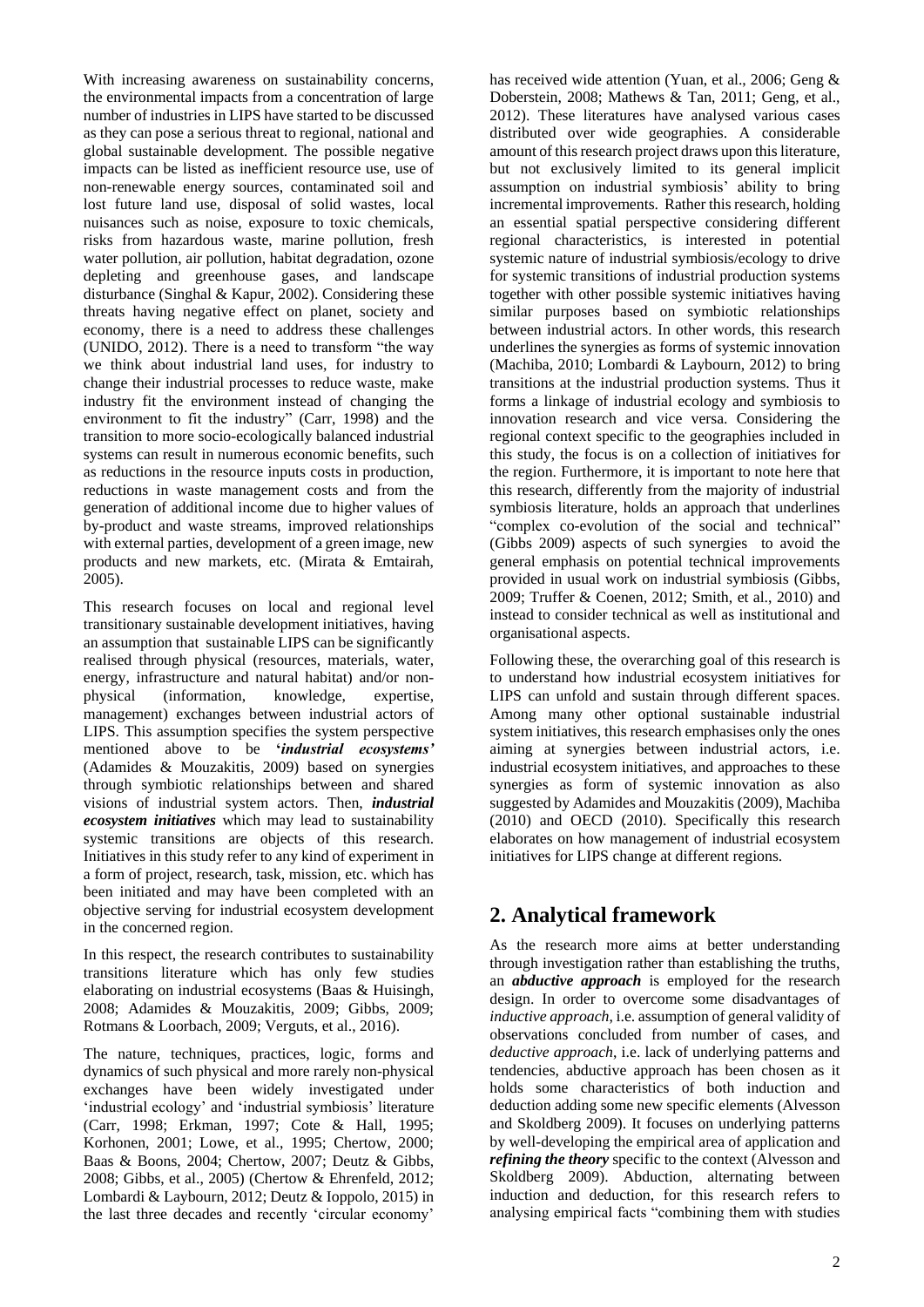of previous theory in the literature; not as a mechanical application on single cases but as a source of inspiration for the discovery of patterns that bring understanding" (Alvesson & Skoldberg, 2009).

Considering the focus of this research project, which is on industrial ecosystem initiatives which may lead to systemic sustainability transitions for LIPS, analytical frameworks of sustainability transitions research line can provide proper grounds for such a study. Yet, this research differs from the related mainstream studies in terms of its focus. Taking a fairly challenging position to this field which is in favour of mainly radical innovations, this research is also generous to incremental innovations which may be brought by industrial ecosystem initiatives, as "sometimes part of, or even a prerequisite, for more systemic changes" (OECD 2010). Incremental innovations can be of particular importance for industry, policy-makers and researchers for a longterm transition towards sustainability (Doranova, et al., 2012; Joller, 2012; OECD, 2009), because "the cumulative effect of incremental innovations on the technological systems into which they are introduced can often be very radical" (Doranova, et al. 2012). A systemic change through industrial ecosystem initiatives may come true through accumulation of incremental and radical innovations for synergies between various industrial actors including both incumbents and new players from different sectors. Yet, studies from sustainability transitions field generally focus on transitions of single specific industrial sectoral systems, composed of industrial actors, institutions, regulations, technology, culture, etc., through radical innovations which are led commonly by new actors playing in niches surviving and surpassing incumbent actors. However, this research's focus does not focus on transition of single industrial sector, rather it concerns a transition covering wide range of industrial actors from different sectors covering both incumbents and new industrial actors. Because, industrial ecosystem initiatives target not only new comers but mostly the incumbents.

Among the salient theoretical frameworks of sustainability transitions literature, which are : *the sociotechnical (ST) systems approach* with a *multi-level perspective (MLP)* (Geels, 2002; Rip & Kemp, 1998), *technological innovation systems (TIS)* approach (Bergek, et al., 2008; Hekkert, et al., 2007) and *strategic niche management (SNM)* approach (Schot & Geels, 2008; Smith, 2004; Smith & Raven, 2012), SNM has been chosen because the objects of this research are industrial ecosystem initiatives rather than the transitions themselves which are studied deeply through MLP and TIS.

SNM has been prominent for analysing niche experiments as a strategy for policy driven regime transition (Kemp, et al., 1998). The core assumption of SNM is that "sustainable innovation journeys can be facilitated by modulating of technological niches" (Schot & Geels, 2008), whereas niches are the locus of innovations at micro-level acting as incubation rooms for novelties and providing locations for learning processes (Geels, 2004). The contextual factors, i.e. preconditions and external environment provided by regional social and material structures, which play a significant role on

the success and failure of the niches, are of primary importance in SNM (Adamides & Mouzakitis, 2009).

These contextual processes bring us to very recent question in sustainability transitions field: "why and how change occurs in socio-technical systems, and why it occurs in some places and not in others" (Raven, et al., 2012). Recently scholars in the field emphasise on looking at if and how spatial contexts matter for sustainability transitions and analysing socio-technical systems wherever they lead (Coenen & Truffer, 2012; Raven, et al., 2012; Truffer & Coenen, 2012), because transitions happen not only in time but at space as well. There is a clear need to consider spatial perspective for elaborating on niche development. This research intends to have this spatial perspective. Consequently, SNM would help to emphasize the underlying reginal differences leading to more impactful industrial ecosystem initiatives. Moreover, it can provide some clues or ways of looking at how industrial ecosystem initiatives may deliver instruments for a socio-technical change at industrial systems level. Drawing upon SNM may extend the research's interpretations on industrial ecosystem initiatives under modulating effect of regional context and may enlarge the vision of the industrial ecology and symbiosis research by letting the research root in SNM analytical frame, which has not been widely used except some studies (Baas & Huisingh, 2008; Adamides & Mouzakitis, 2009; Gibbs, 2009; Rotmans & Loorbach, 2009; Verguts, et al., 2016).

Considering operationalisation of the niche concept within this study we will focus on four processes for successful niche development: (i) articulation of expectations and visions; (ii) building of social networks; (iii) learning processes at multiple dimensions, following Schot & Geels (2008), and indirectly (iv) influence of the established regime and landscape as explanatory variable, following van der Laak, et al. (2007)

The first process, articulation of expectations and visions, is crucial for niche development because it provides the direction for development, brings attention from other actors, and creates the grounds through sharing common understandings for nurturing new experiments (van der Laak, et al., 2007), i.e. synergies between industrial actors. The second process is about building social networks to facilitate interactions between different actors of the system (Schot & Geels, 2008) and it is extremely important for initiatives based on not only non-physical but also physical exchanges such as industrial ecosystem initiatives. Learning process, which is the third process, cannot be detached from any successful innovation and it forms the tangible and intangible knowledge for stakeholders of any initiative.

Finally, the fourth process is the influence from regime and landscape. To explain briefly, regime and landscape concepts together with niches are rooted in MLP which enables studying the interaction between these three heuristic levels of socio-technical systems to understand sustainability transitions. L*andscape* relates to material and immaterial elements at the macro level, i.e. political culture and coalitions, social values, worldviews and paradigms, the macro economy, and the natural environment, etc. (Kemp, 2009), whereas *regime* is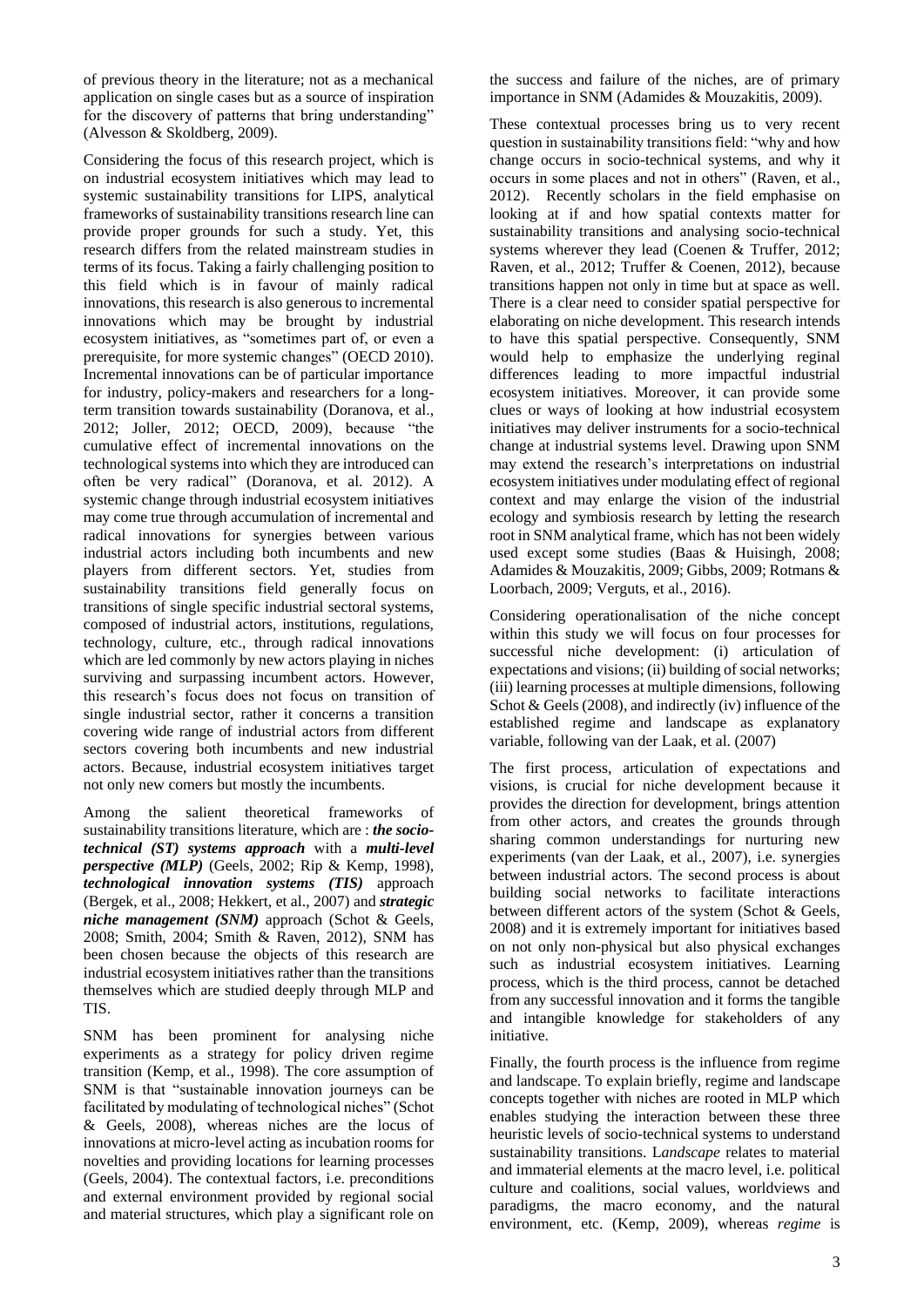conceptualisation of "semi-coherent" constellations of technological artefacts, infrastructures, regulations and user practices at meso-level (Geels, 2004), it "forms the 'deep structure' that accounts for the stability of an existing socio-technical system" (Geels, 2011) and it is the subject to transition (Suurs & Roelofs, 2014). However, getting into deep analysis of the regime and landscape is out of scope of this study. We will focus on the interactions of mainly the first three processes to evaluate various industrial ecosystem initiatives at different regions to elaborate further on spatial perspective of strategic niche management. Analytical framework with four processes is illustrated below at [Figure 1.](#page-3-0)

#### <span id="page-3-0"></span>**Figure 1: Processes for successful strategic niche management**



*Author's own generation based on (Geels, 2011; Schot & Geels, 2008; van der Laak, et al., 2007)*

# **3. Methodology**

This research has a *qualitative nature***.** This let the researcher "study things in their natural settings" (Denzin and Lincoln 2005) and "allows for ambiguity as regards to interpretive possibilities and let the researcher's construction of what is explored become more visible" (Alvesson and Skoldberg 2009, 7). Case study research methodology will be used to answer the research question:

#### *How do management of industrial ecosystem initiatives for LIPS change at different regions?*

The main reason behind choosing case study method is that it provides proper ground for constructing "contextdependent knowledge" (Flyvbjerg, 2006)which very much relates to the research design of this project looking for knowledge to raise understanding through a scale and space rendered perspective. A research on industrial ecosystems needs an analysis of complex 'reality' which can be 'handled' by a modest way of reflexive interpretation (Alvesson and Skoldberg 2009) where the focus is not "to summarise and generalise" cases, but instead creating "narratives in their entirety" (Flyvbjerg, 2006). Furthermore asking "how" questions on industrial ecosystem initiatives and industrial production systems, which are very context dependent contemporary events and realities over which a researcher has no control makes case study a proper methodology (Yin, 2014) for the research study.

### **3.1. Case selection and unit of analysis**

The empirical setting of this research study is in Spain considering regional scale industrial ecosystem initiatives at two regions: Catalonia and Basque Country. Spain has been considered as the setting for this study due to its diverse social and technical industrial production routines distributed over various regions within the country. Particularly, agglomerated industrial production systems, which can be found under different terminologies such as 'industrial parks', 'industrial districts', 'industrial clusters', 'industrial polygons' etc., have been practiced widely. Within this research study, these different terms are assigned to have the same definition as 'systems of industrial production firms' (Lombardi 2003) which are geographically agglomerated (Ellison, Glaeser and Kerr 2010) and named under umbrella name LIPS.

Catalonia and Basque Country as regions have been chosen because they are the two most industrialised regions in Spain since the industrial revolution. In both regions, it is observed that there is a regional awareness on industrial ecosystems focusing on LIPS relatively dependent on 'geographic proximity' targeting inter-firm synergies. Further considering the research question focusing on regional differences and their impact on emergence and management of the industrial ecosystem initiatives, both regions although being the most advanced ones in terms of industrial development and having an industrial structure of LIPS, differ from each other in terms language, culture, social structure, values, and regional governance. Therefore, these two cases can reflect how two different regions in the same country could manage the development of transitionary initiatives in different ways.

As for case design, it has been decided to choose a multiple embedded case study design with two cases, i.e. Catalonia and Basque Country and multiple units of analysis, i.e. various industrial ecosystem initiatives addressing transitions of LIPS into industrial ecosystems and then to "draw a single set of cross-case conclusions" (Yin, 2014). This research study draws upon mainly SNM analytical framework while interpreting the emergence and management of initiatives as niche level with respect to regional visions, actor networks and learning processes. MLP framework is also partly used to analyse the regime and landscape level analysis as the surrounding context having influence on the industrial ecosystem initiatives (see below [Figure 2\)](#page-4-0).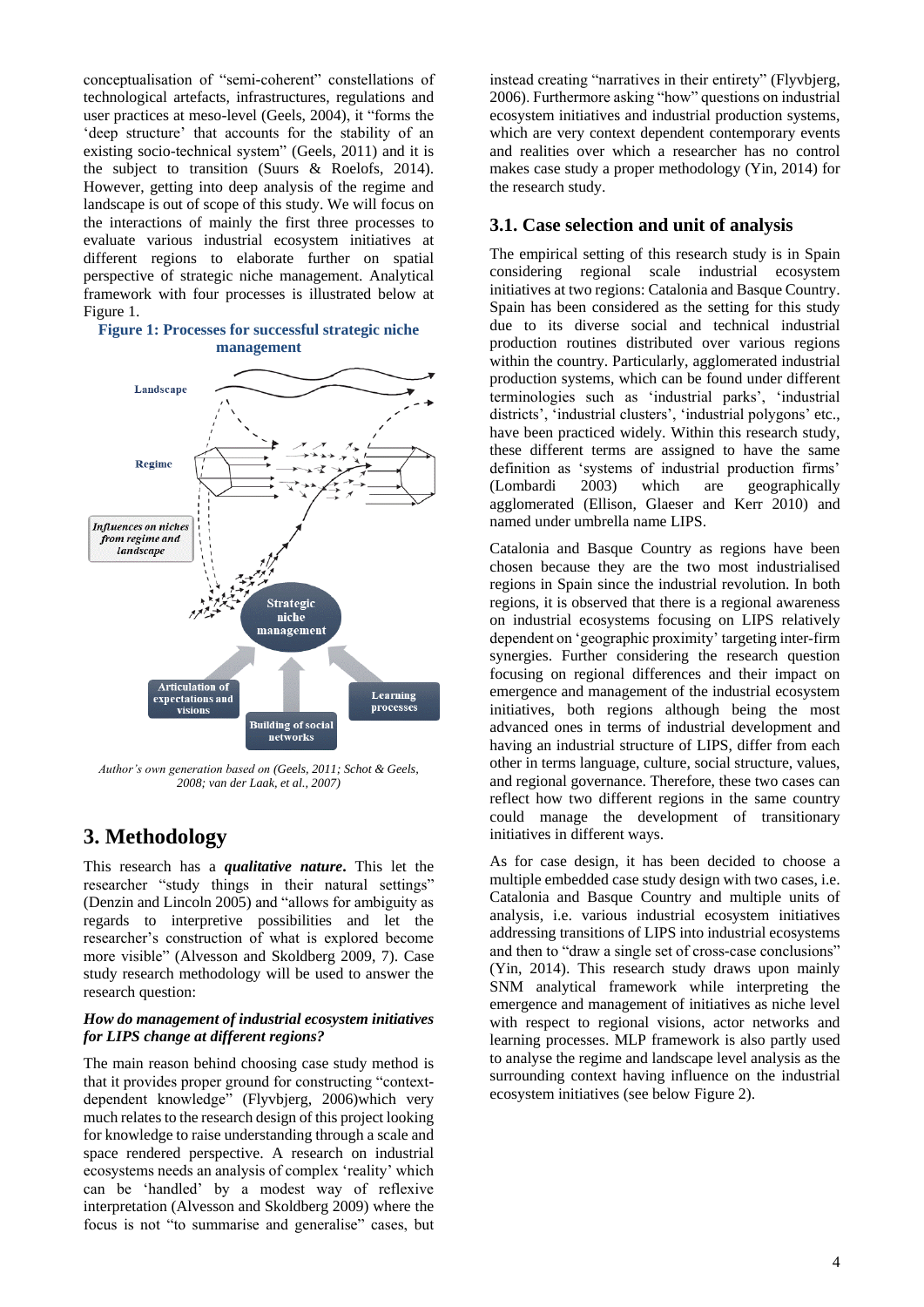<span id="page-4-0"></span>

#### **Figure 2: Case study design**

### **3.2. Data and insight gathering and construction**

Data gathering and constructing level of the case studies is the step where observations to create images of empirical phenomenon, and low degree preliminary interpretations are embedded. As for the *triangulation* of the data and insights, two different sources of empirical material have been planned (see below [Table 1\)](#page-4-1). Firstly, secondary data including books, comprehensive sector reports from industry associations and governments and scientific articles on industrial development in Catalonia and Basque Country have been main source to trace the important industrial developments in both regions.

Furthermore, semi-structured interviews with the important actors from the regions have been conducted. As for the identification of the interviewees we used snowball method ad started with few well-known experts in both regions and identified other interviewees through these people.

<span id="page-4-1"></span>

| Table 1. Bourtes of data and morgins |                                                                                                                                                                                                                                                                                                                            |  |  |
|--------------------------------------|----------------------------------------------------------------------------------------------------------------------------------------------------------------------------------------------------------------------------------------------------------------------------------------------------------------------------|--|--|
| Source of<br><b>Evidence</b>         |                                                                                                                                                                                                                                                                                                                            |  |  |
| Documentation                        | Formal studies, evaluations, articles<br>appearing in mass media or in community<br>newspapers, comprehensive sector reports<br>from industry associations and<br>governments and scientific articles,<br>books, book chapters on industrial<br>development and specifically industrial<br>ecosystem development in Spain. |  |  |
| Interviews                           | Semi-structured interviews with important<br>actors from Catalonia and Basque Country                                                                                                                                                                                                                                      |  |  |

**Table 1: Sources of data and insights**

Currently, eight interviews in total have already been conducted with nine key informants from Catalonia and Basque Country, who are listed in [Table 2](#page-4-2) below.

It is important to note here that during the interviews 'industrial symbiosis' terminology has been used instead of 'industrial ecosystem' because related actors are more familiar with this terminology. Data and insight saturation has not been reached yet and we keep on identifying more experts. Once the saturation will be achieved, the number of industrial ecosystem initiatives, i.e. niche experiments, from each region will have been identified as well.

All interviews have been recorded and transcribed considering qualitative data coding for data treatment. The assumption at this stage is that the empirical material collected from document and interview informants, i.e. 'data', "are regarded not as 'raw' but as a construction of empirical conditions" (Alvesson & Skoldberg, 2009). In other words, the data to be collected is the interpretations constructed by the interviewees and the documents' authors. Therefore, it is not just data but also insight gathering. The terminology 'insight' together with data facilitates to reflect on non-existence of raw data.

<span id="page-4-2"></span>

| <b>Table 2: List of informants</b> |                                                                                                                                                             |                                                                                                                                                                         |  |
|------------------------------------|-------------------------------------------------------------------------------------------------------------------------------------------------------------|-------------------------------------------------------------------------------------------------------------------------------------------------------------------------|--|
| <b>Region</b>                      | <b>Organisation name</b>                                                                                                                                    | <b>Position of the</b><br>informant                                                                                                                                     |  |
| Catalonia                          | Government of<br>Catalonia<br>Secretariat for<br>Housing and Urban<br>Improvement.<br>Department of<br>Governance, Public<br>Administrations and<br>Housing | Chief Officer of<br>European Programmes<br>Director of <i>ECOSIND</i><br>Project'                                                                                       |  |
| Catalonia                          | <b>Simbiosy</b> , a private<br>key player for<br>industrial symbiosis<br>in Catalonia linking<br>municipalities, LIPS<br>and other industrial<br>actors     | Founder and Director of<br>the company<br>Manager and coordinator<br>of various industrial<br>ecosystem initiatives in<br>Catalonia including<br>'Manresa en simbiosis' |  |
| Catalonia                          | <b>Eduard Balcells</b><br>Architecture, a<br><i>private architecture</i><br>company                                                                         | Director of the company<br>and principal architect of<br>an industrial ecosystem<br>initiative, <i>The new</i><br>urban fabric: Torrent                                 |  |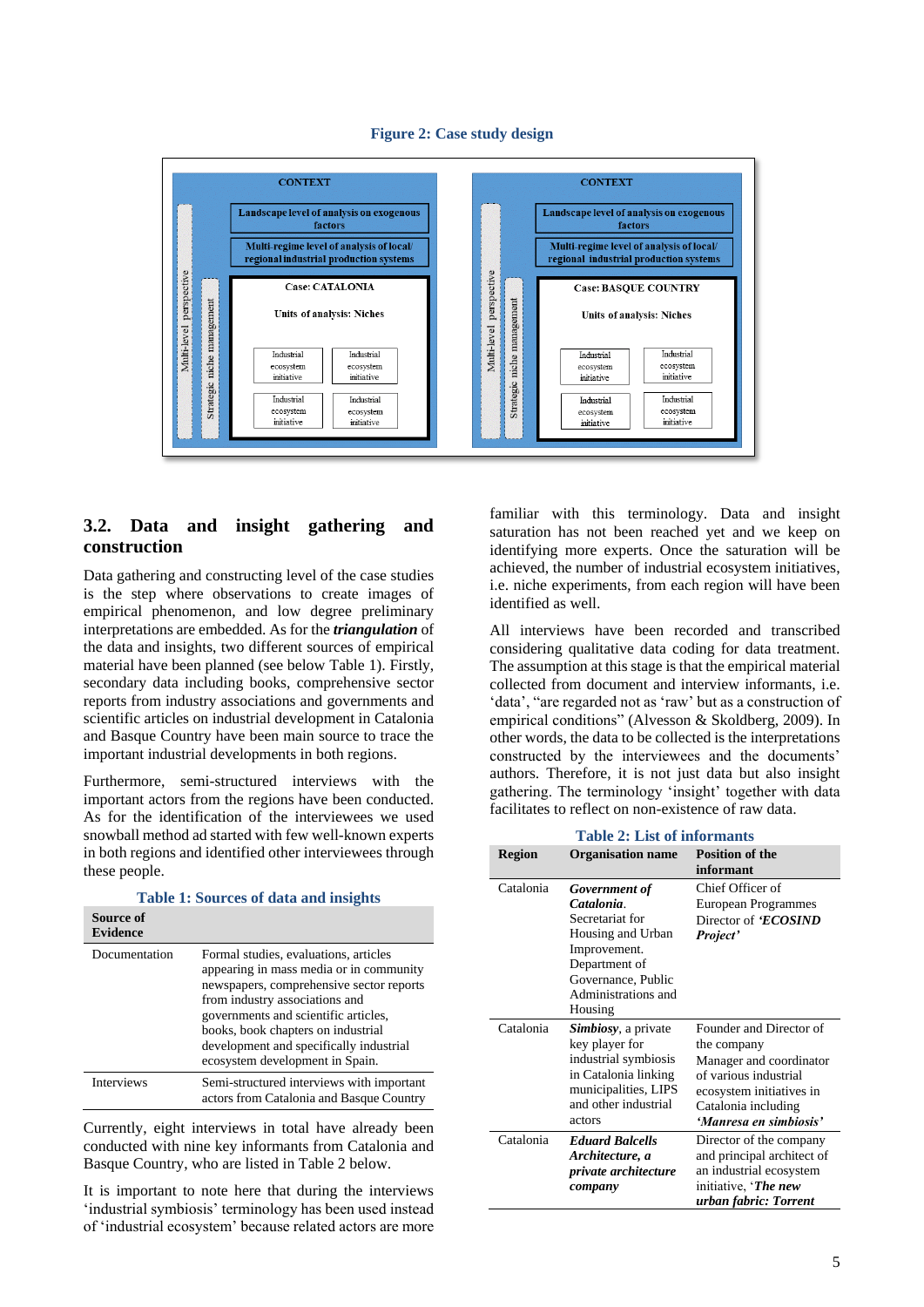|                          |                                                                                                                                                                                                                                                                                                                                                             | Estadella Eco-Industrial<br>Park'                                                                                                                                                           |
|--------------------------|-------------------------------------------------------------------------------------------------------------------------------------------------------------------------------------------------------------------------------------------------------------------------------------------------------------------------------------------------------------|---------------------------------------------------------------------------------------------------------------------------------------------------------------------------------------------|
| Catalonia                | <b>Universidad</b><br>Autonoma de<br><b>Barcelona, The</b><br>Institute of<br>Environmental<br>Science and<br>Technology                                                                                                                                                                                                                                    | Head researcher of the<br>research group on<br>sustainability and<br>environmental protection<br>(SosteniPrA, SGR) and<br>expert on industrial<br>ecology. Expert in<br>'ECOSIND Project'   |
| Catalonia                | Universidad de<br>Guanajuato                                                                                                                                                                                                                                                                                                                                | Professor at Universitat<br>Politècnica de Catalunya<br>from 1991 till 2008<br>Co-creator and member<br>of XEI-Industrial<br><b>Ecology Circle</b><br>Expert in <i>'ECOSIND</i><br>Project' |
| Basque<br>Country        | Sprilur, public<br>company of<br>infrastructure Area<br>of the SPRI Group<br>of the Department<br>of Industry,<br>Innovation,<br>Commerce and<br>Tourism of the<br>Basque<br>Government,<br>a public key player<br>in collaboration<br>with Regional<br>Governments,<br>municipal councils<br>and other public and<br>private players,<br>sharing resources | General Director of<br>Sprilur<br>Coordinator of ' <i>MITKE</i><br>Project'                                                                                                                 |
| Basque<br>Country        | Sprilur                                                                                                                                                                                                                                                                                                                                                     | Director of Strategy in<br>Sprilur<br>Coordinator of ' <i>MITKE</i><br>Project'                                                                                                             |
| Basque<br>Country        | <b>Sprilur</b>                                                                                                                                                                                                                                                                                                                                              | Project Manager in<br>Sprilur<br>Expert in 'MITKE<br>Project'                                                                                                                               |
| <b>Basque</b><br>Country | <b>IHOBE</b> , public<br>agency of<br>environment, under<br>Department of the<br>Environment,<br><b>Territorial Planning</b><br>and Housing of the<br><b>Basque Government</b>                                                                                                                                                                              | Project Coordinator at<br>Business and<br>Environment<br>Department, in<br>continuous collaboration<br>with Sprilur and other<br>important actors in<br><b>Basque Country</b>               |

### **3.3. Data and insight analysis through reflexive interpretation**

The collected data and insights are analysed qualitatively through data coding and content analysis. Interpretation is our main tool through coding and analysis. Major determinants of the interpretation are pre-understanding of the phenomenon under investigation; determinant characteristics of language to be used for writing; and finally the awareness of the theoretical assumptions of the analytical framework and the research. An important note here is to state that analysis and interpretation of the research data is an interpretation of interpretation in the end. Thus, being self-critical on one's own interpretations of empirical material, which are based on

others' interpretations, is one of the intents of this research.

In a little bit more in detail, interpretation of interpretation, basically consists of two levels of interpretation, i.e. (i) data and insight gathering and constructing level and (ii) interpretation level, and may sound as 'double-hermeneutics', as also suggested by Giddens (1976). Reflexive interpretation, as coined by Alvesson and Skoldberg (2009), suggests to have the third and fourth levels to interpretation, which are (iii) ideologically critical interpretation level and (iv) selfcritical and linguistic reflection level with critical and postmodernist flavours respectively. Correspondingly we are not in favour of any abstract framework claimed to offer 'a privileged understanding' of the research object. Yet, SNM and MLP here just provide the grounds of interpretation which is later tailored through the gathered insights. In other words, recognising the trick "which is to control theories (interpretive possibilities), without letting them control you" (Alvesson and Skoldberg 2009, 274) is the key element to consider and abductive approach helps us to do so.

In more practical terms, once the data and insights are gathered, individual case reports will be drafted as a result of data coding and content analysis gliding through the interpretation levels described above for both cases. Having each case report and following the multiple case study procedure described by Yin (2014, p. 86) cross case discussion and conclusions will be expounded over related cases and these further tailor the theory under both sustainability transitions and industrial ecosystems literatures making contributions to both research fields.

**For this paper one interview from each case was transcribed and coded.** Before starting coding we identified categories and codes based on the theoretical constructs in the analytical framework we proposed before data collection thus we relied on theoretical propositions in a deductive way. Yet, for further identifying the codes, we also draw upon the gathered data and insights inductively (see [Figure 3\)](#page-6-0). Thus, following an abductive approach, the categories and codes are based on the theory and the gathered data and insights. The same coding procedure will be applied to rest of the interviews for both cases.

Once the categories and codes were identified and reflected on transcribed interviews, to answer our 'how' research questions, we used analytic technique of *'explanation building'* which is a type of pattern matching used to analyse each case by building explanations (Yin, 2014). In more detail, although we conducted '*cross-case synthesis'* for explaining how management of initiatives change at two regions, initially we treated each case as a separate study through explanation building on how industrial ecosystem initiatives are managed in this region drawing upon SNM analytical tool.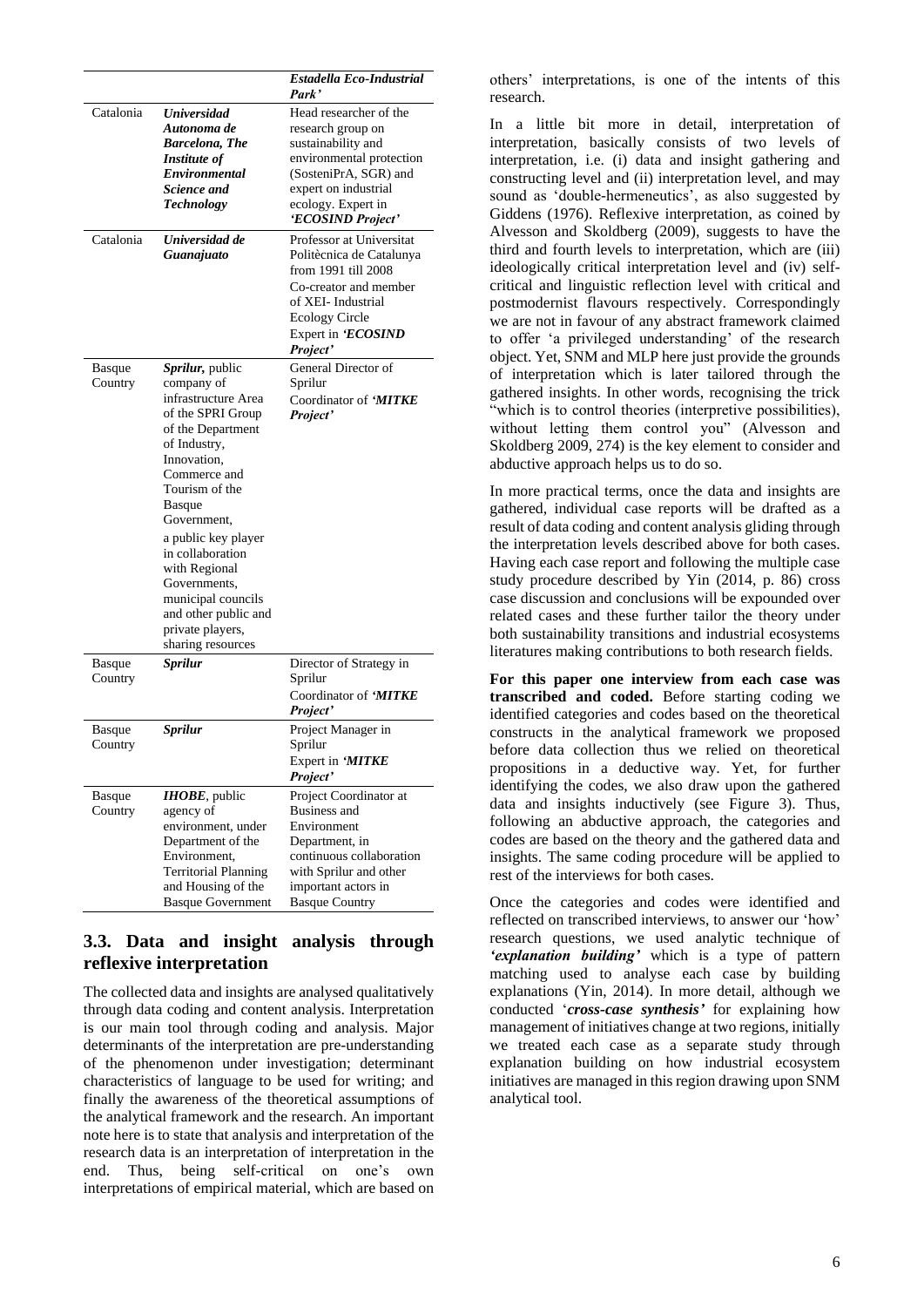

<span id="page-6-0"></span>**Figure 3: Abductive approach for identification of codes and analysis of interviews**

### **3.4. Research validity: Trustworthiness, transferability and dependability**

Following Yin (2014) for the sake of *'construct validity'*, all empirical evidence collected from multiple sources are kept for future references and the researcher aims to conduct interviews with multiple actors and provide key interviewees a case report draft for review in order to increase the trustworthiness through minimising the possible mis-interpretations.

Subsequently, as for *'internal validity'*, gathered data and insights have been qualitatively coded using pattern matching in a coherent logic. This research, recognising and ensuring construct and internal validity, gets one step further and closer to Guba and Lincoln's (1994) *'trustworthiness'* approach, which implicitly covers both construct and internal validity issues. Respectively, the research recognises the impossibility of 'researcher perspective free' research itself. To address this problematique actuality, couple of actions have been taken. To begin with, as the basis of data and insight gathering islanguage-based interaction, a 'free-dialogue' ground has been maintained during the semi-structured interviews. In other words, both interviewer and interviewee have been free to exit from the interaction in case of a perception on misleading or manipulation coming from the other party. In the end all statements should "reflect honesty and sincerity" (Alvesson and Skoldberg 2009, 152). Another way increasing trustworthiness of the research w

Regarding *'external validity'*, which is related to generalisability of the research results, the research stands at a fair distance to this traditional understanding. Because its aim is to generate new knowledge and insights to understand some cases instead of constructing 'truths' which are applicable to all other industrial ecosystem initiatives. However, agreeing with Flyvbjerg (2006) this research follows the claim "that knowledge cannot be formally generalized does not mean that it cannot enter into the collective process of knowledge accumulation in a given field or in a society". From another yet similar perspective Yin (2014) states that analytical generalisations should be the aim of case study research. Still avoiding the generalisation term and therefore partly agreeing with Yin, this research uses theories in multiple case studies with a replication logic while describing the context and the central assumptions of the research. It is worth to state that the results of this research may (and hopefully) influence other researchers in the field to transfer results of this research to design their studies in a similar manner using similar perspectives and considering similar. Then maybe '*transferability*' terms as suggested also by Guba and Lincoln (1994) would be a better substitute for 'external validity' for this research.

Finally traditional understanding of *'reliability'* which refers to replicability or repeatability of the research with the same results is not considered in this research because this is not possible. Basically we cannot analyse the same thing twice and get the same results because we are analysing two different things. Instead of 'reliability', this research intends to use *'dependability'*, which refers to constantly changing fluid context within which the research occurs. MLP and SNM as analytical tools provide the grounds for considering this liquid context both in terms of their focus on time and space and also their philosophical backgrounds rooted in social constructivist accounts.

## **4. SNM of industrial ecosystem initiatives in Catalonia**

Catalonia is an autonomous region in Spain and it has a long industrial tradition since Middle Ages. It was one the early adopters of British industrialisation model in the nineteenth century. Manufacturing sector has been one of the most employing sectors in the region, i.e. in 1860 when 21% of the total Catalan workforce, in 1930 when 47% of the Catalan workforce, and in 2014, despite of the general de-industrialisation trend and global crisis, when 18.4 % of the Catalan workforce was employed by the manufacturing industry (Domenech & Ramos, 2016).

LIPS has been the most salient form of developing industrial areas and the economic reality of the region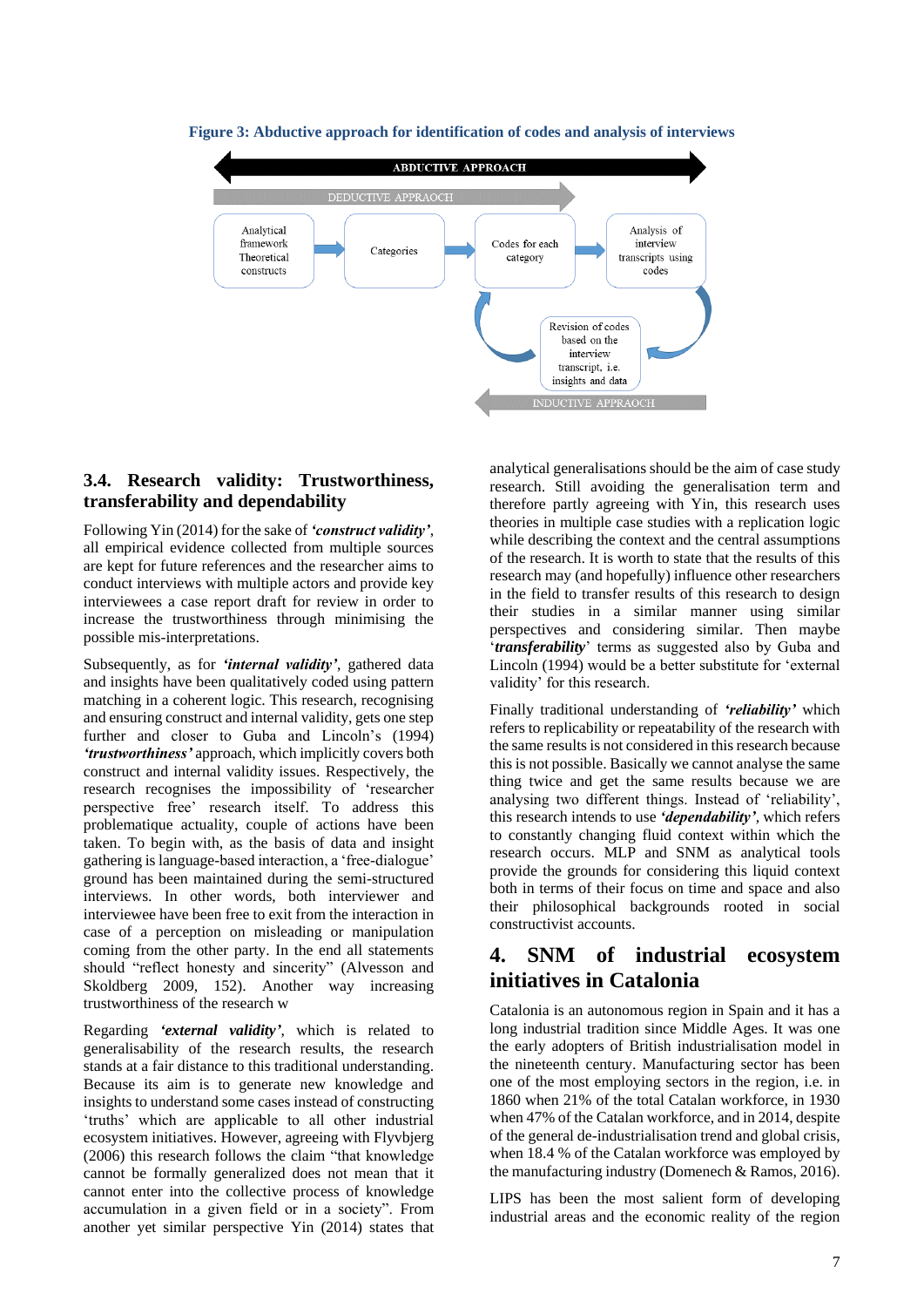especially since 1980s. Industrial activity in general represents almost 20% of GDP in the region. Thinking more specifically in LIPS, there are more than 40 LIPS including almost 9.000 industrial establishments generating turnover more than 45 billion Euros contributing to estimated 10% of the region's GDP. These LIPS are specialised in various industries which can be listed as: food and drink; textile, clothing and leather; wood, furniture and cork; paper, publishing and graphic-arts; chemicals; plastics; metallurgy and metal products; machinery and mechanical equipment; electrical and electric equipment; and transportation equipment (Hernández, et al., 2005). This richness of geographically agglomerated industries and diversity in them provides a proper background for potential synergies between industrial actors which may create industrial ecosystems composed of these LIPS.

Since the beginning of 2000s the region has been more aware of industrial ecology, industrial symbiosis, and circular economy and has various related initiatives in policy, practice and academic level. One may easily mention variety of actors, promoters of physical and nonphysical exchanges between industrial actors, distributed over the region. In this case study we focus on specific regional initiatives and analyse them to picture each case through interpretations of insights from different actors involved in various initiatives in the region.

Maybe as one of the most important actors, Government of Catalonia, has recently taken important actions towards industrial ecosystem initiatives together with its fundamental economic and environmental agencies, (ACCIÓ, Catalan Waste Agency, Catalan Water Agency and Catalan Institute of Energy). In 2015 it became a member of Circular Economy 100, which is an innovation programme initiated by Ellen Macarthur Foundation to enable circular economy practices of members through capacity building, knowledge sharing, networking and collaboration. Furthermore, the approval of the Strategy for Smart Specialization of Catalonia (RIS3CAT) in February 2014 and development of General Waste and Resource Management and Prevention Programme 2013- 2020 with a circular economy approach by the Government stand as important milestones to serve for destabilisation of the LIPS regime and promotion of more industrial ecosystem initiatives, i.e. niches. Although circular economy is like an umbrella and more economic term, as it involves industrial ecosystem principles inside, these kind of institutional steps towards policy and regulation building trigger industrial ecosystem initiatives under more favourable conditions.

In the region industrial ecology and industrial symbiosis started to be discussed through the end 1990s at the academic level with efforts of some professors at Universitat Autonoma de Barcelona (UAB) and Universitat Politècnica de Catalunya (UPC). Consequently, first few initiatives were taken by academy in collaboration with related public agencies.

*Please note that only 'ECOSIND' project, which is analysed below, is considered within the paper because only its related interview was coded and interpreted.*

'ECOSIND' was one of these few initiatives starting in year 2003 and finishing in a year with funding support from Interreg Programme of European Commission, which was developed as a Community Initiative covering exclusively cross-border transnational and interregional cooperation. ECOSIND was initiated by a Consortium coordinated by Ministry of Environment of Government of Catalonia. The motive behind the initiative was very much created by the *landscape pressure* from **regional policies and regulations** forming Agenda 21 for Catalonia, which was a strategy for regional sustainable development. In line with the expectations created by Agenda 21, the *vision* the ECOSIND initiative was very clear and the *expectations* were positive and high in the beginning: fostering sustainable development of local industrial systems to establish a basis for a new strategy focusing on industrial symbiosis not only for Catalonia but also for other partner regions which were Regional Protection Agency of Environment of Tuscany (Italy), Abruzzo Region (Italy) and Peloponnese Region (Greece). The *motivation and expectation* was to achieve this objective through *collaboration and co-learning* based on industrial ecosystem experiences already existing and to be created in these four regions. Yet, during implementation period, some variations on this **common-ground expectations** appeared and it became difficult to mention a **common vision and common expectations** among partners.

More specifically for Catalonia, as the project was run by Ministry of Environment, even it was challenging to create a common understanding of expected results from the project within the Ministry due to **lack of organisation and experience of region** in similar initiatives. Nonetheless, the initiative helped the regional actors to bring some experience from especially Italian partners which had already been active in industrial symbiosis and developed more experience through the projects funded under this initiative. For Catalan Ministry the project served more for bringing *awareness and expectations* for upcoming industrial ecosystem initiatives, yet with *a blurred vision* because of not having required resources, i.e. time, human resources, funding, motivation to go one step further. One important barrier, and maybe common with many initiatives, was lack of monitoring and follow-up activities which may keep alive the expectations and puts one more brick on creating a common vision. Unfortunately, they generally are not considered during resource allocation of projects initiated by formal institutions under funding of international, national or regional intermediary organisations.

In terms of *networking*, the initiative due its very nature of being a consortium already created a cross-national network between regions in Spain, Italy and Greece. Each partner bringing different backgrounds and experiences was the essential part of *diversity in the network*. More specifically for Catalonia, a **regional initiative based network** was also formed by including: various regional formal and informal institutions, such as Unió de Polígons Industrials de Catalunya (UPIC), Institut Català del Sòl (Incasol); and regional industrial actors especially the LIPS in the region. Yet, it was not a formal network but instead a loose one based on *personal*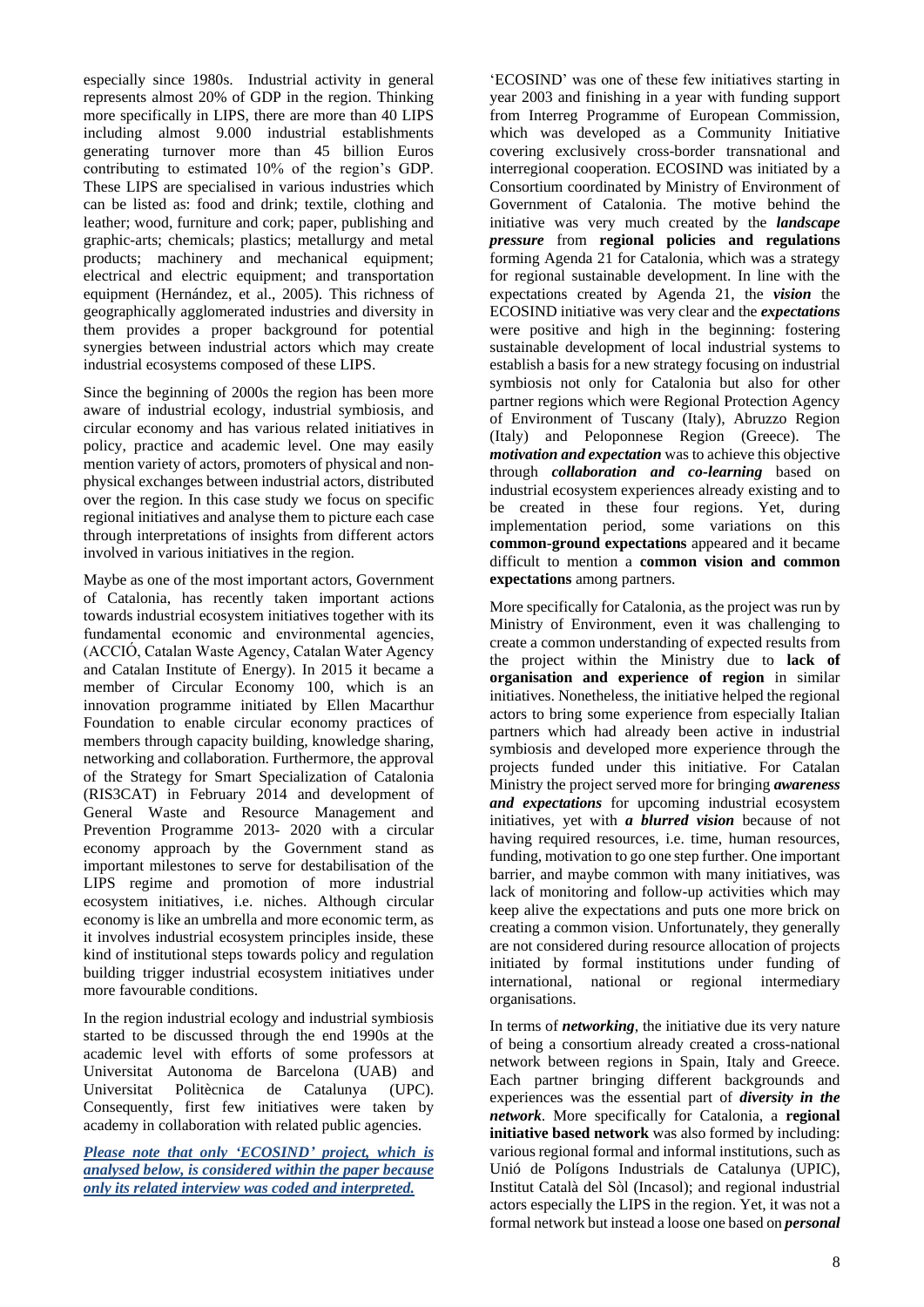*efforts* of governmental officials involved in ECOSIND. Those officials were the main **learning facilitators** in the region who were not just facilitating the **knowledge dissemination** but also they were **gathering knowledge** through **interactions** with international partners of the initiative and **personal communications** with the **regional academic institutions**. The region luckily had and still have some **strong and insistent industrial ecosystem promoters** from especially UAB and UPC. On the other hand, the industry itself has not presented a solid interest in the meantime except an indirect and very passive involvement through UPIC which has a mission to reduce the environmental and economic costs of the LIPS by means of co-management of these industrial systems. Other means of involvement for the industry was direct application to calls opened under the ECOSIND initiative for realising industrial ecosystem practices. However, most of the accepted proposals were from Italian regions where industrial actors had already been practiced industrial symbiosis and formed a regional experience at both industry and institutional level. **Having shared experiences** with Italian partners, this **learning nurtured an expectation** to the Catalan Ministry: to gain the vision for potential initiatives in the future. This expectation was partly achieved as a result of the ECOSIND initiative. The institution realised that **collaboration with the industry** was key to achieve real experiments in terms of having exemplary cases in the region and **collaboration with other regional and international governmental agencies** facilitated only capacity building through knowledge sharing. Moreover, **choosing right partners** in such kind of initiatives was crucial to use the resources in a more effective way. Having a partner with almost no experience in industrial ecosystem or in general sustainable industrial development caused to lose time and human resources in this specific initiative. And on top of all the lesson learned by doing was to create *a common vision and expectation* among partners but more importantly within the institutions. The initiative coordinator explains this through his frustration and gained experience saying:

> *"If I start ECOSIND now, as public servant that I am, I would try to put on the same table all the Departments' responsables and start the project together... Now I know the methodology. First thing is to put all the Departments with the same vision and try to achieve a governance model, an organisation model in order to go all in the same direction considering their competences. This is the first step. Other step is to go to the private sector and also integrate industry in this policy. We have a lot of experience here in Catalonia combining private and public sector with the same idea and work together. We have experience in this. We have industrial policies, economic policies for all the sectors in Catalonia. We have experience on this. And we have frameworks to do this."*

In summary, we may **not mention a very effective strategic niche management** for this specific initiative, at least for the time it was planned and implemented. Nonetheless, it is easy to picture a **generated networking and learning processes which brought** 

**expectations and visions** to **regime players** which then turn to be **niche actors** for the upcoming initiatives in the region.

## **5. SNM of industrial ecosystem initiatives in Basque Country**

Basque Country, another autonomous region in Spain, is located at the northern part of the country with an economy strongly based on industry since the end of 19<sup>th</sup> century. The regions has always fostered investment in industrial development and currently the industry contributed to almost 30% of GDP in the region.

Because of the relatively small and mountainous geography of the region, industrial establishments were designed and constructed in agglomerated patterns, which led to around 110 LIPS with around 9.500 establishments today in which manufacturing has been the core activity representing 85 of the industrial Gross Value Added (GVA) and played an important role in the Basque economy accounting for 20% of its total GVA (Magro, et al., 2016). These LIPS engage 18% of the total regional employed population and involve various industrial sectors as listed for Catalonia (Eustat, 2016).

As a small region which does not have chance to extend its development considering geographical limits, it has key players in academy, institutions and private sector which work for sustainable development of the region in order to keep what they have and improve it with the limited resources. In the recent years many sustainable development initiatives, based on potential synergies between these actors, emerged considering the accumulated industrial actors in the region.

#### *Please note that only 'MITKE' project, which is analysed below, is considered within the paper because only its related interview was coded and interpreted.*

Basque Government has an agency called Sprilur which is specialised in developing and supporting LIPS in the region. Sprilur works on various initiatives concerning sustainable development of LIPS in terms of planning new ones or retrofitting the existing ones. Sprilur, being both an important *regime player* and *promoter of niche experiments* in the region, takes actions considering the realities and potentials of the region considering not only environmental pillar but also social and on top of these economic pillar. They give importance competitiveness as much as environmental problems.

In 2008 Sprilur initiated an initiative called 'MITKE' under Interreg Programme like ECOSIND. The initiative lasted for 3 years with 11 partners with experience in managing business areas and industrial parks, being 6 of them regional development agencies, 4 business networks and land developers and 1 research centre from Catalonia, and regions of Hungary, Poland, Romania, Italy, United Kingdom, and Ireland. The philosophy of MITKE was the retrofitting existing business and industrial areas and transforming them into sustainable spaces. Synergies between industrial actors was considered as one of realising industrial ecosystems together with other ways like co-management of LIPS. By the nature of the project a *cross-national networking* was achieved with a relatively rich diversity coming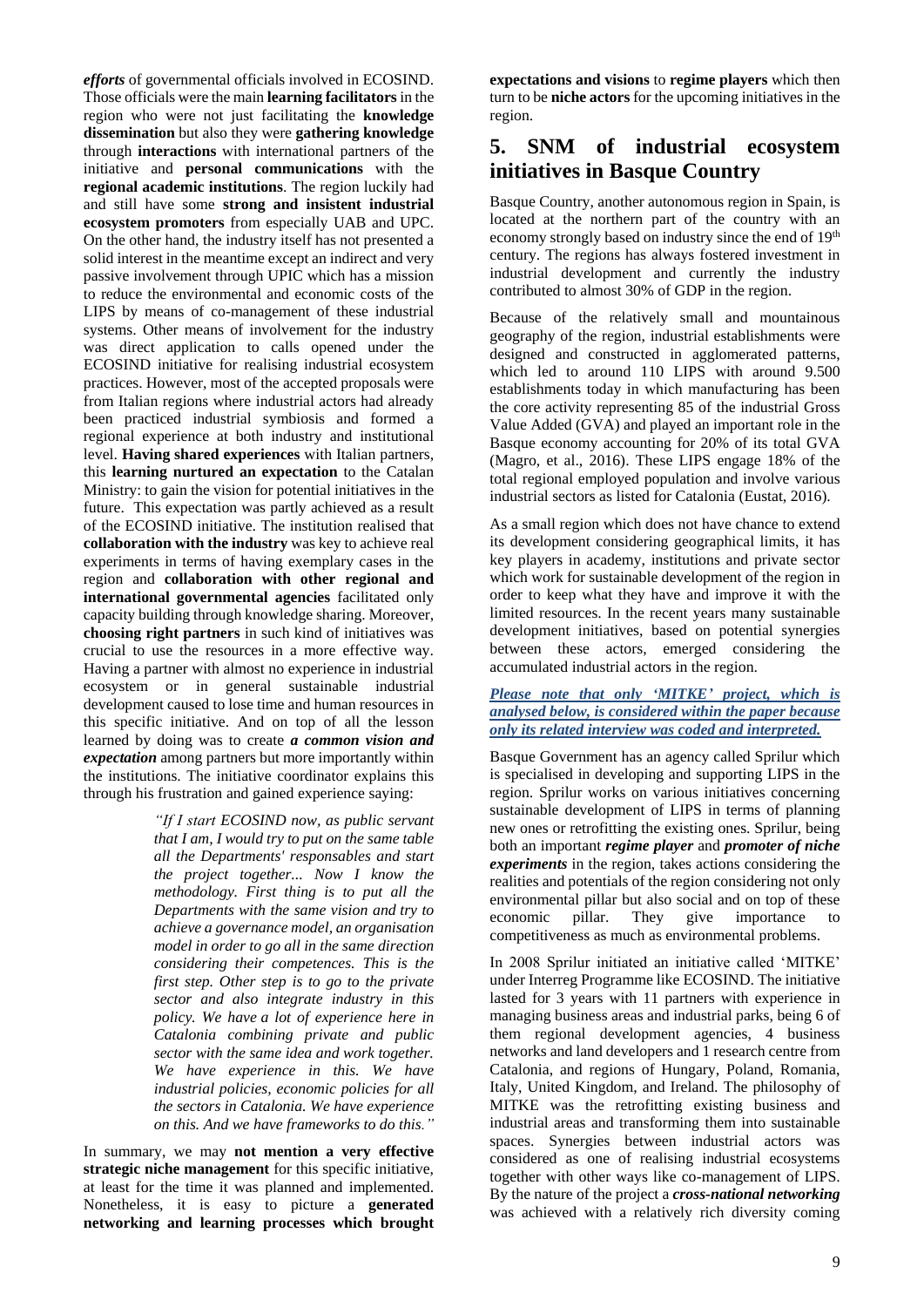from academy, public agencies and the industry itself. *Learning* **based on the best practices of partner regions through a pan-European platform** was one of the main outcomes of the project. MITKE has served like **a platform and provided mechanisms for collection, exchange and transfer of knowledge** through the network created. In region specific terms, the initiative helped Sprilur to improve the related **regional policies on sustainable LIPS development** stressing more the **synergy development between industrial actors as well as between regional formal and informal institutions**.

Although it was a crowded consortium with 11 partners, expectations were high and positive since the beginning of the initiative and common-ground for a shared vision was accomplished due to priorities of the project, which were based on learning through knowledge sharing. In the meantime of the implementation, through various knowledge gathering and dissemination tools created by the initiative, *a tailored vision* was engaged by each partner considering benchmark experiments at other regions. In other words visions were developed through *knowledge sharing and co-creation.* Sprilur, as the lead partner, did the same for Basque Country considering **region's own experiences and realities**.

Regional stakeholders from Basque Country also attended to **knowledge dissemination platforms** especially in testing methodologies developed within MITKE. This has improved the regional policies and nurtured other niche experiments to help LIPS better face the sustainability challenges posed by national and global economy. This learning process at institutional level led Sprilur to further develop some strategies, tools and initiatives in the upcoming years. For instance now they have the 'Basque Guidelines' for sustainable development for LIPS projects. It is a tool for the urban design which assesses the level of sustainability of the design, realization and the maintenance of a project of LIPS transformation. Ow Sprilur has a mission to transform old LIPS into more sustainable urban areas (Tarantini, et al., 2013; Loprieno, et al., 2013). The Vicedirector of Sprilur explains the motive behind this tool stating:

> *"We have to change the existing norms. If we have to finance LIPS development, then we have to find ways to finance sustainable development… And now we want to share our will and our objectives."*

Independent from the MITKE initiative, key actors in the region, i.e. public agencies and industrial associations, are very active in *networking* and thus **knowledge sharing**. This somehow has always been facilitated by the geographic limitations of the relatively small region. Through these networks they discuss **reflecting to international experiences** with which they have become familiar through various types of **cross-national networks** and then they come to **tailor-made solutions** for sustainable development of LIPS in the region. Still part of the interests of each party may not coincide with one another's and this makes it challenging to take a concrete action. Here comes the importance of the *shared visions and expectations.* MITKE was one piece

of the already existing networking but at the same time strengthened it.

To sum up, MITKE as an initiate was well-coordinated by the Basque partner, Sprilur, with respect to both its design and implementation. Especially considering *network building and learning practices*, we may mention a relatively **successful niche management**. Sprilur learned from MITKE partners to improve its strategies to develop more synergy-based initiatives in the region and retrofit the existing LIPS in a sustainable way. Yet, learning was not limited only at institutional level. Basque Country as a region had already had a networking and co-learning practices among its key placers for sustainable industrial development. Having this. Sprilur became the learning facilitator in the region fostering knowledge sharing. This implies the importance of the existing regime actors with respect to their *visions and expectations* built through previous similar niche experiments as well as **regional social, economic and political culture** formed in years under pressure of the national and regional economic system and regional policies and regulations, i.e. the *landscape.*

# **6. Cross-analysis of experiences from two regions in Spain: How do they differ?**

Although being in the same country, various differences in strategic niche management of industrial ecosystem initiatives between two regions, i.e. Catalonia and Basque Country, were revealed during the analysis and interpretation of the insights gathered from the regional actors.

Considering the specific initiatives analysed in this study, a more nurturing process could be mentioned for the case of Basque Country when compared to the initiative in Catalonia. MITKE as an initiative was not only better designed from the beginning but also implemented in a more effective way and resulted in more fruitful consequences for the region. It was also due to the already established networking and learning culture among industrial actors and institutions within Basque Country, which was lacking in Catalonia, considering the specific interests in creating industrial ecosystems out of LIPS existing in the regions which was the objective of ECOSIND initiative. Both regions had the same pressure from international and national landscape as for being in the same country. Yet, this was not the case for regional landscape pressures. As both regions are autonomous within Spain they have regional governments working with different principles.

Moreover, the key player in MITKE initiative, which was Sprilur was taking into account the regional realities more than Ministry of Environment of Catalonia, which was the leading actor of ECOSIND initiative. It is important to mention here the nature of initiatives in terms of how much radical changes they were proposing to the regional industrial development. Clearly, ECOSIND was braver in this respect because this imitative introduced a relatively new concept which was industrial ecology to the region where the target players,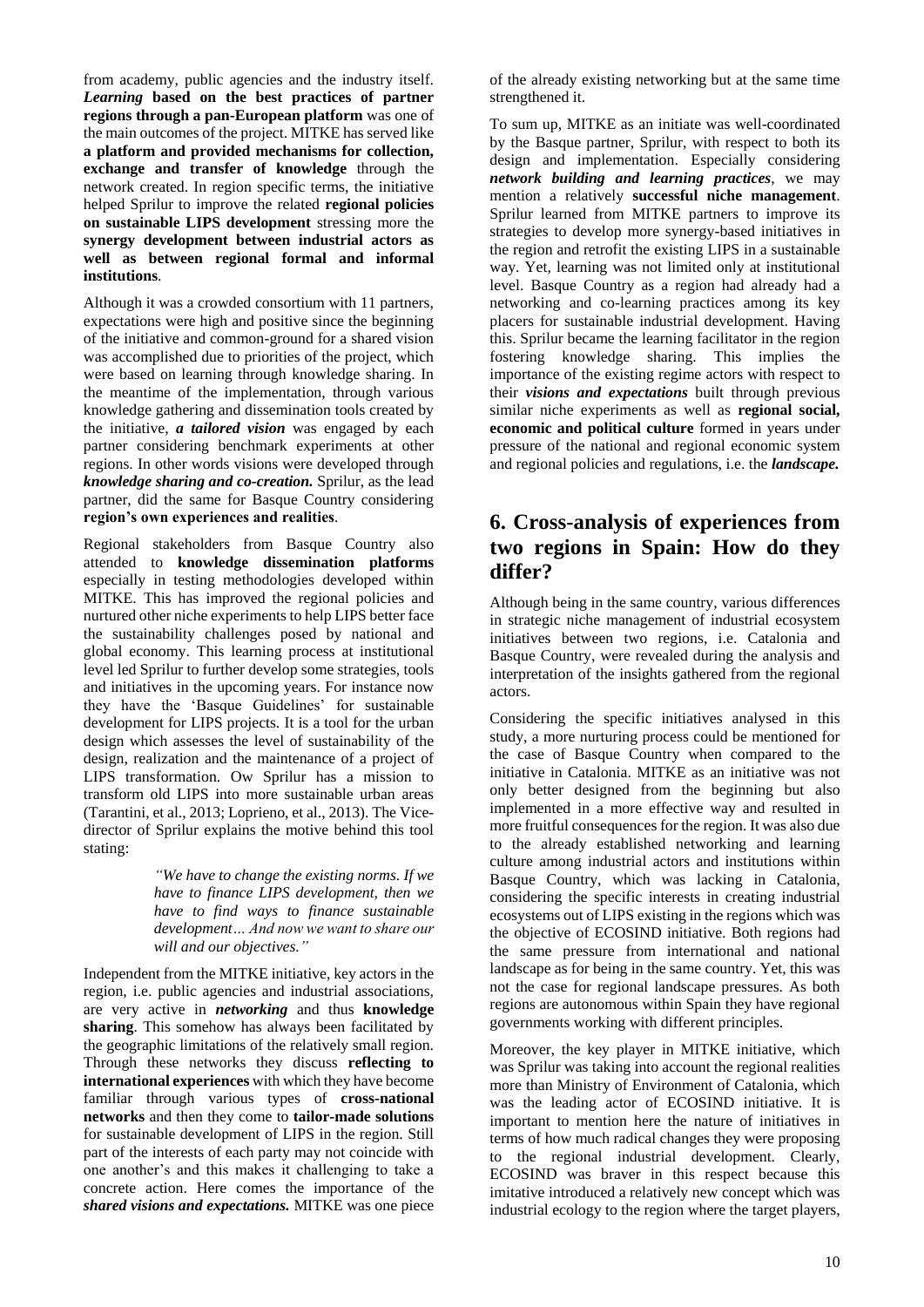LIPS, had not had any previous experience before. MITKE, on the other hand, held targets for more incremental improvements at the system level. Then the visions were considerably different and so the expectations.

Specifically related to *networking activities*, both initiatives having international partners created a knowledge sharing and creation platforms where they exchanged the experiences. However, the involved actors in Basque country had had already established other in-region platforms which they used also for the dissemination of the knowledge gained through MITKE. This was not the case for ECOSIND, because the Ministry had limitedly involved in related networks. *Learning* can be claimed to be achieved for both cases as both institutions interacted with international partners and experienced synergy based practices by doing and seeing. It is more likely to mention a second-order learning for Basque case because they have continued with similar initiatives after MITKE was finished. For ECOSIND, as the political and institutional structure has changed after ECOSIND, the knowledge gainers from ECOSIND was assigned to work at other unrelated departments or ministries. Thus, a second-order learning involving digestion and practicing of the knowledge gained is difficult to mention for ECOSIND initiative.

The differences in different internal processes serving for strategic niche management are summarised at [Table 3.](#page-10-0)

**Table 3: Regional differences**

<span id="page-10-0"></span>

| <b>SNM</b>                             | Catalonia                                                                                                                                                                                                                                                                                                        | <b>Basque Country</b>                                                                                                                                                                                                                     |
|----------------------------------------|------------------------------------------------------------------------------------------------------------------------------------------------------------------------------------------------------------------------------------------------------------------------------------------------------------------|-------------------------------------------------------------------------------------------------------------------------------------------------------------------------------------------------------------------------------------------|
| process<br>Expectations<br>and visions | Difficulty in having<br>common visions and<br>expectations among<br>initiative partners.<br>Aiming a new and<br>relatively radical<br>practice in the region<br>has not helped to<br>create expectations<br>among other actors<br>in the region.                                                                 | Common grounds for<br>creating common<br>visions and<br>expectations were<br>available for<br>initiative partners.<br>Objectives of the<br>project were likely to<br>be accepted by other<br>regional actors.                             |
| <b>Building</b><br>networks            | Having international<br>partners. Loose<br>networks with other<br>regional actors. Very<br>limited involvement<br>from industrial<br>players.                                                                                                                                                                    | Having international<br>partners. Facilitating<br>involvement of other<br>regional stakeholders<br>involving industrial<br>and institutional<br>players. Already<br>existing networks<br>facilitating co-<br>creating of new<br>networks. |
| Learning                               | First-order learning<br>through knowledge<br>sharing within the<br>project. More<br>difficult second-<br>order learning<br>especially by doing<br>and experiencing in<br>the region.<br>Facilitation of<br>knowledge transfer<br>to other actors in the<br>region for upcoming<br>future similar<br>initiatives. | Both first order and<br>second order<br>learning by the<br>initiative leader<br>through digestion<br>and nurturing further<br>knowledge for other<br>actors in the regions.                                                               |

| <b>SNM</b><br>process                        | Catalonia                                                                               | <b>Basque Country</b>                                                                  |
|----------------------------------------------|-----------------------------------------------------------------------------------------|----------------------------------------------------------------------------------------|
| Influence<br>from<br>landscape<br>and regime | A stronger resistance<br>from actors in<br>regime due to lack of<br>previous experience | Regional culture and<br>previous experience<br>more aligned with<br>the content of the |
|                                              | and knowledge.<br>Similar international<br>and national<br>landscape pressure.          | initiative. Similar<br>international and<br>national landscape<br>pressure. Regional   |
|                                              | Regional landscape<br>from Catalan<br>Government.                                       | landscape from<br>Basque Government.                                                   |

# **7. Conclusion**

In this study we have cross analysed two cases in terms of their difference in strategic niche management for industrial ecosystem initiatives. Using a case study methodology has provided proper grounds considering the need of insights of key players in this kind initiatives.

The results revealed that even two regions which are in the same country differ from each other due to their social, political, technical and economical cultures. That refers to the influence from regime and landscape of the LIPS socio-technical systems in the regions. Furthermore, referring to the core three internal processes of strategic niche management, which are related to expectations and visions, networks and learning processes, the actors in niches can vary from each other as well. Variations can be due to differences in the nature, objective, and implementation of the initiatives.

Considering the specific analytical framework used in this study, niche players have not been categorised widely in the literature which implies an assumption that niches generally are run by new players. However, this may not be the case always. Industrial ecosystem initiatives aiming at improvements in the existing system players needs engagement from the current regime players, especially institutions and incumbent industrial actors. This implies a need for further categorisation in niche actors framing in strategic niche management.

The study can be further extended by focusing on other research contexts similar to industrial ecosystem initiatives which aim transitions at various sectoral industrial systems through engagement of more necessarily the incumbent players.

### **References**

Ablonczy-Mihalyka, L. & Keckkes, P., 2015. Changing Principles How to Define and Regulate the Term 'Industrial Park': The Case of Hungary, Romania and Bulgaria. *The Central European Journal of RegionalDevelopment and Tourism,* 7(3), pp. 101-112.

Adamides, E. D. & Mouzakitis, Y., 2009. Industrial ecosystems as technological niches. *Journal of Cleaner Production,* 17(2), pp. 172-180.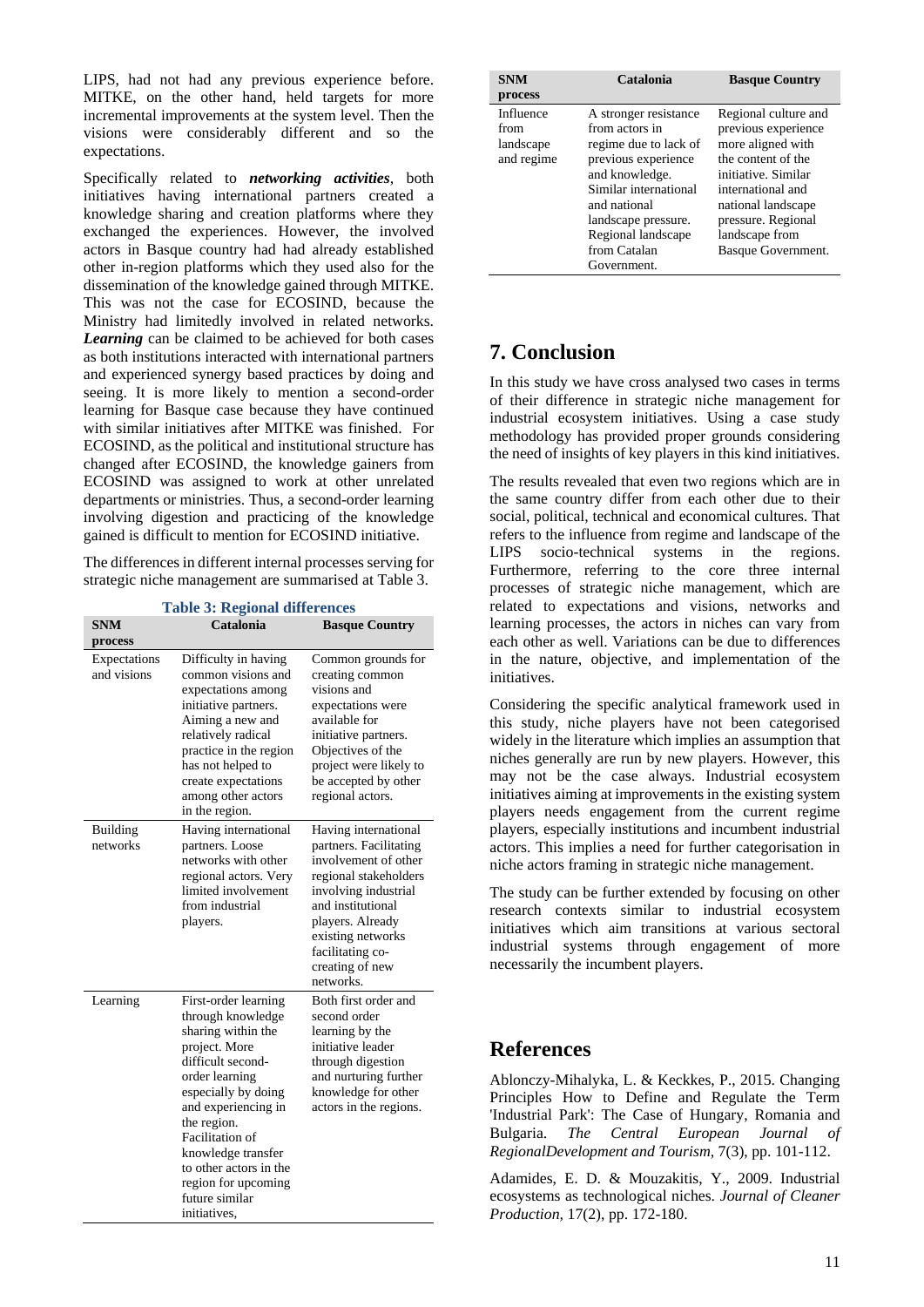Alvesson, M. & Skoldberg, K., 2009. *Reflexive methodology- new vistas for qualitative research.*  London: SAGE.

Ashton, W. S. & Bain, A. C., 2012. Assessing the "Short Mental Distance" in Eco-Industrial Networks. *Journal of Industrial Ecology,* 16(1), pp. 70-82.

Baas, L. W. & Boons, F. A. A., 2004. An Industrial Ecology Project in Practice: Exploring the Boundaries of Decision-Making Levels in Regional Industrial Systems. *Journal of Cleaner Production,* 12(8-10), pp. 1073-1085.

Baas, L. W. & Huisingh, D., 2008. The synergistic role of embeddedness and capabilities in industrial symbiosis: illustration based upon 12 years of experiences in the Rotterdam Harbour and Industry Complex. *Progress in Industrial Ecology, An International Journal,* 5(6), pp. 399-421.

Bergek, A. et al., 2008. Analyzing the functional dynamics of technological innovation systems: a scheme of analysis. *Research Policy,* Volume 37, pp. 407-429.

Boons, F. & Spekkink, W., 2012. Levels of Institutional Capacity and Actor Expectations about Industrial Symbiosis: Evidence from the Dutch Stimulation Program 1999-2004. *Journal of Industrial Ecology,*  16(1), pp. 61-69.

Carr, A. J. P., 1998. Choctaw Eco-Industrial Park: An ecological approach to industrial land-use planning and design. *Landscape and Urban Planning,* Volume 42, pp. 239-257.

Chertow, M. R., 2000. Industrial Symbiosis: Literature and Taxonomy. *Annual Review of Energy and the Environment,* Volume 25, pp. 313-337.

Chertow, M. R., 2007. " Uncovering " Industrial Symbiosis. *Journal of Industrial Ecology,* 11(1), pp. 11- 30.

Chertow, M. R. & Ehrenfeld, J., 2012. Organizing Self-Organizing Systems: Toward a Theory of Industrial Symbiosis. *Journal of Industrial Ecology,* 16(1), pp. 13- 27.

Chertow, M. R. & Lombardi, D. R., 2005. Quantifying Economic and Environmental Benefits of Co-Located Firms. *Environmental Science and Technology,* 39(17), pp. 6535-6541.

Coenen, L. & Diaz Lopez, F. J., 2010. Comparing system approaches to innovation and technological change for sustainable and competitive economies: an explorative study into conceptual commonalities, differences and complementarities. *Journal of Cleaner Production,*  Volume 18, pp. 1149-1160.

Coenen, L. & Truffer, B., 2012. Places and Spaces of Sustainability Transitions: Geographical Contributions to an Emerging Research and Policy Field. *European Planning Studies,* 20(3), pp. 367-374.

Cote, R. & Hall, J., 1995. Industrial parks as ecosystems. *Journal of Cleaner Production,* 3(1-2), pp. 41-46.

Cote, R. P. & Cohen-Rosenthal, E., 1998. Designing ecoindustrial parks: a synthesis of some experiences. *Journal of Cleaner Production,* Volume 6, pp. 181-188.

Creswell, J. & Clark, V. L. P., 2007. *Designing and conducting mixed methods research.* s.l.:Wiley Online Library.

Denzin, N. & Lincoln, Y., 2005. Introduction: The discipline and practice of qualitative research. In: *Handbook of Qualitative Research.* 2nd Edition ed. Thousand Oaks: Sage.

Deutz, P. & Gibbs, D., 2008. Industrial Ecology and Regional Development: Eco-Industrial Development as Cluster Policy. *Regional Studies,* 42(10), pp. 1313-1328.

Deutz, P. & Ioppolo, G., 2015. From Theory to Practice: Enhancing the Potential Policy Impact of Industrial Ecology. *Sustainability,* Volume 7, pp. 2259-2273.

Domenech, J. & Ramos, J., 2016. Technology Transfer and the Early Development of the Cotton Textile Industry in Nineteenth Century Spain. In: T. Hashino & K. Otsuka, eds. *Industrial Districts in History and the Developing World.* Singapore: Springer Nature, pp. 25- 42.

Doranova, A. et al., 2012. *Business Models for Systemic Eco-innovations,* Brussels: Technoplois Group.

EC, E. C., 2008. *Directive 2008/98/EC of the European Parliament and of the Council on waste and repealing certain Directives,* s.l.: European Commission.

EC, E. C., 2010. *Europe 2020: A European Strategy for smart, sustainable and inclusive growth,* Brussels: European Commission.

EC, E. C., 2011. *Roadmap to a Resource Efficient Europe ,* Brussels: European Commission.

EC, E. C., 2011. *Sustainable Industry: Going for Growth & Resource Efficiency,* s.l.: European Commission Directorate General Enterprise and Industry.

EC, E. C., 2012. *Connecting Smart and Sustainable Growth through Smart Specialisation,* Brussels: European Commission, Directorate-General for Regional and Urban policy.

EC, E. C., 2014. *European Resource Efficiency Platform Manifesto & Policy Recommendations,* s.l.: European Commission.

Ehrenfeld, J. R., 2004. Can industrial ecology be the "science of sustainability"?. *Journal of Industrial Ecology,* 8(1-2), pp. 1-3.

Ekins, P. & Salmons, R., 2010. *Environmental and Eco-Innovation: Concepts, Evidence and Policies - Joint Meetings of Tax and Environment Experts,* s.l.: OECD.

Ellison, G., Glaeser, E. L. & Kerr, W. R., 2010. What Causes Industry Agglomeration? Evidence from Coagglomeration Patterns. *American Economic Review,*  Volume 100, p. 1195–1213.

Erkman, S., 1997. Industrial ecology: an historical view. *Journal of Cleaner Production,* 5(1), pp. 1-10.

Eustat, 2016. *El 18% de las personas empleadas en la C.A. de Euskadi trabaja en polígonos industriales,* San Sebastian: Eustat.

Farla, J., Markard, J., Raven, R. & Coenen, L., 2012. Sustainability transitions in the making: A closer look at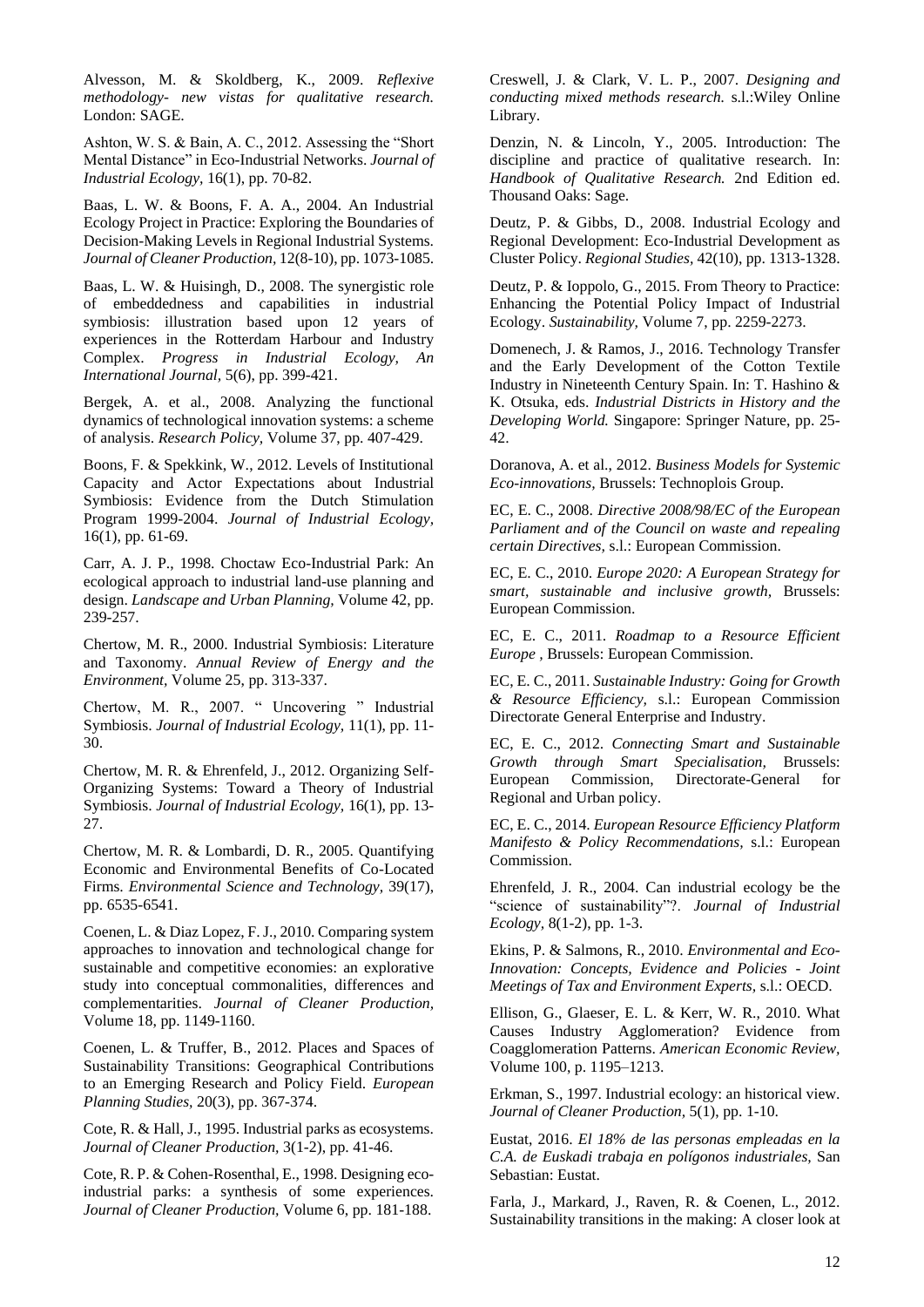actors, strategies and resources. *Technological Forecasting & Social Change,* Volume 79, p. 991–998.

Flyvbjerg, B., 2006. Five Misunderstandings About Case-Study Research. *Qualitative Inquiry,* 12(2), pp. 219-245.

Fuenfschilling, L. & Truffer, B., 2014. The structuration of socio-technical regimes—Conceptual foundations from institutional theory. *Research Policy,* Volume 43, p. 772–791.

Fuenfschilling, L. & Truffer, B., 2016. The interplay of institutions, actors and technologies in socio-technical systems — An analysis of transformations in the Australian urban water sector. *Technological Forecasting & Social Change,* Volume 103, p. 298–312.

Geels, F., 2007. Analysing the breakthrough of rock 'n' roll (1930–1970) -Multi-regime interaction and reconfiguration in the multi-level perspective. *Technological Forecasting & Social Change,* Volume 74, p. 1411–1431.

Geels, F., 2010. Ontologies, socio-technical transitions (to sustainability), and the multi-level perspective. *Research Policy,* Volume 39, p. 495–510.

Geels, F. W., 2002. Technological transitions as evolutionary reconfiguration processes: A multi-level perspective and a case study. *Research Policy,* Volume 31, pp. 1257-1274.

Geels, F. W., 2004. From Sectoral Systems of Innovation to Socio-Technical Systems. Insights about dynamics and change from sociobiology and instituional theory. *Research Policy,* Volume 33, pp. 897-920.

Geels, F. W., 2005. Co-evolution of technology and society: The transition in water supply and personal hygiene in the Netherlands (1850–1930)—a case study in multi-level perspective. *Technology in Society,* 7(3), p. 363–397.

Geels, F. W., 2011. The multi-level perspective on sustainability transitions: Responses to seven criticisms. *Environmental Innovation and Societal Transitions,*  Volume 1, p. 24–40.

Geng, Y. & Doberstein, B., 2008. Developing the circular economy in China: Challenges and opportunities for achieving 'leapfrog development'. *International Journal of Sustainable Development & World Ecology ,*  15(3), pp. 231-239.

Geng, Y., Fu, J., Sarkis, J. & Xue, B., 2012. Towards a national circular economy indicator system in China: an evaluation and critical analysis. *Journal of Cleaner Production,* 23(1), pp. 216-224.

Geng, Y. & Hengxin, Z., 2009. Industrial park management in the Chinese environment. *Journal of Cleaner Production,* 17(14), pp. 1289-1294.

Gibbs, D., 2009. Eco-industrial Parks and Industrial Ecology: Strategic Niche or Mainstream Development. In: *The Social Embeddedness of Industrial Ecology.*  Cheltenham: Edward Elgar, pp. 73-102.

Gibbs, D., Deutz, P. & Proctor, A., 2005. Industrial ecology and eco‐industrial development: A potential paradigm for local and regional development?. *Regional Studies,* Volume 39, pp. 171-183.

Guba, E. & Lincoln, Y., 1994. Competing paradigms in qualitative research. In: *Handbook of Qualitative Research.* Thousan Oaks: Sage, p. 114.

Hekkert, M. P. et al., 2007. Functions of innovation systems: A new approach for analysing technological change. *Technological Forecasting and Social Change,*  Volume 74, p. 413–432.

Hernández, J. M., Fontrodona, J. & Pezzi, A., 2005. *Map of Local Industrial Production Systems in Catalonia,*  Barcelona: Ministry of Employment and Industry of the Autonomous Government-Department of Industry.

Joller, L., 2012. *Eco-innovation in business models ? theoretical considerations.* Cambridge, s.n.

Kemp, R., 2009. Eco-innovation and transitions. *Energy and envirnment Economics and Policy,* Volume 1, pp. 103-124.

Kemp, R., Schot, J., Hoogma & R., 1998. Regime shifts to sustainability through processes of niche formation: the approach of strategic niche management. *Technology Analysis and Strategic Management,* Volume 10, p. 175– 195.

Konrad, K., Truffer, B. & Voß, J.-P., 2008. Multi-regime dynamics in the analysis of sectoral transformation potentials: evidence from German utility sectors\*. *Journal of Cleaner Production,* Volume 16, pp. 1190- 1202.

Korhonen, J., 2001. Four Ecosystem Principles for an Industrial Ecosystem. *Journal of Cleaner Production,*  Volume 9, pp. 253-259.

Lombardi, D. R. & Laybourn, P., 2012. Redefining Industrial Symbiosis: Crossing Academic-Practitioner Boundaries. *Journal of Industrial Ecology,* 16(1), pp. 28- 37.

Lombardi, M., 2003. The evolution of local production systems: the emergence of the "invisible mind" and the evolutionary pressures towards more visible "minds". *Research policy,* Volume 32, p. 1443–1462.

Loprieno, A. D., Tarantini, M., Preka, R. & Litido, M., 2013. The Mediterranean Eco-Industrial Development Model. *International Journal of Environmental Science and Development,* 4(4), pp. 365-369.

Lowe, E., Moran, S. & Holmes, D., 1995. *A fieldbook for the development of eco-industrial parks.,* Oakland (CA): Indigo Development International.

Machiba, T., 2010. Eco-innovation for enabling resource efficiency and green growth: development of an analytical framework and preliminary analysis of industry and policy practices. *International Economics and Economic Policy,* Volume 7, p. 357–370.

Magro, E., Navarro, M. & Wilson, J. R., 2016. *Regional Innovation Monitor Plus 2016: Regional Innovation Report,* Brussels: Technopolis Group.

Markard, J., Raven, R. & Truffer, B., 2012. Sustainability transitions: An emerging field of research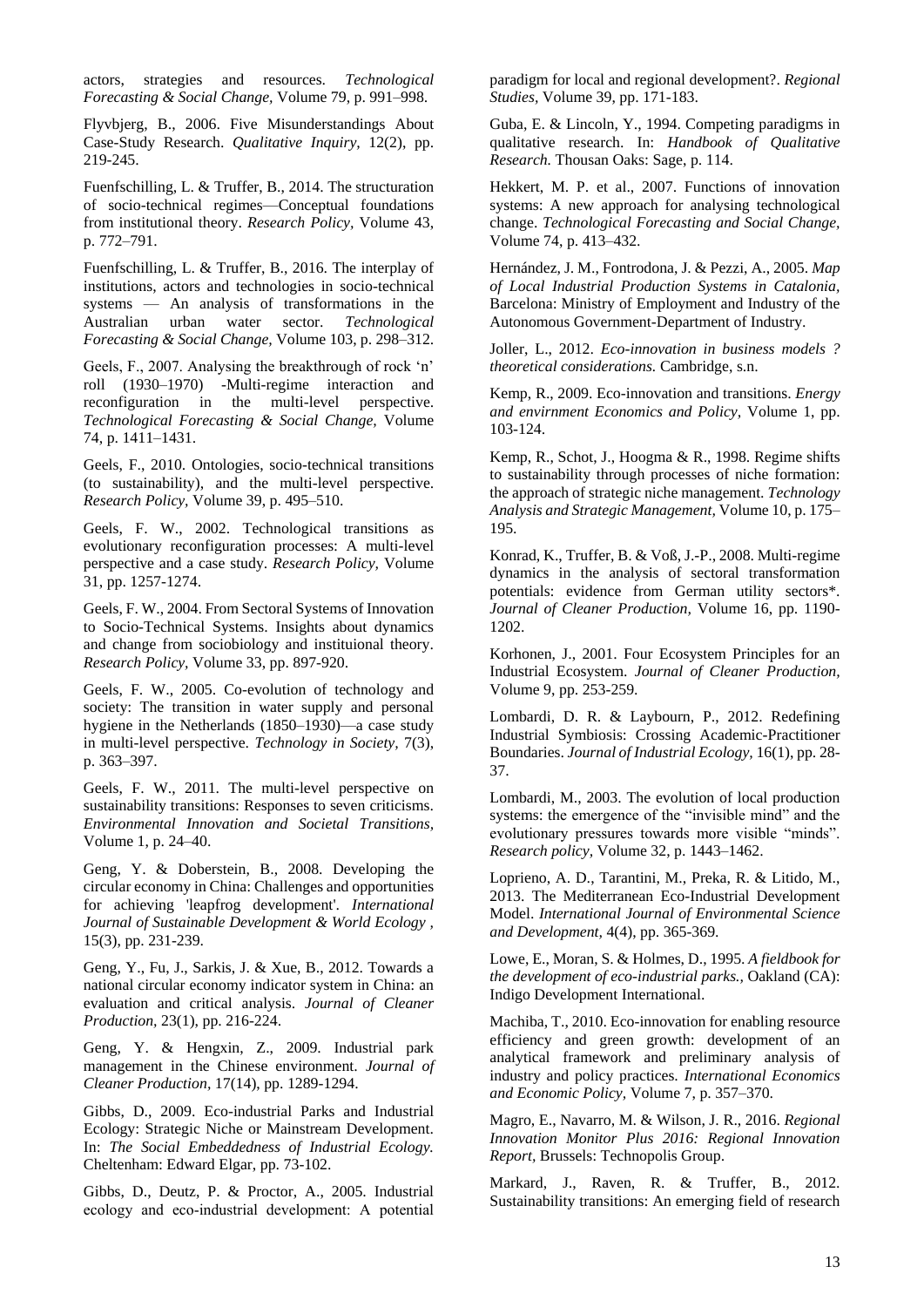and its prospects. *Research policy,* Volume 41, pp. 955- 967.

Markard, J. & Truffer, B., 2008. Technological innovation systems and the multi-level perspective: Towards an integrated framework. *Research Policy,*  Volume 37, p. 596–615.

Mathews, J. A. & Tan, H., 2011. Progress Toward a Circular Economy in China: The Drivers (and Inhibitors) of Eco-industrial Initiative. *Journal of Industrial Ecology,* 15(3), p. 435–457.

McManus, P. & Gibbs, D., 2008. Industrial ecosystems? The use of tropes in the literature of industrial ecology and eco-industrial parks. *Progress in Human Geography,*  32(4), pp. 525-540.

Mirata, M., 2004. Experiences fromearly stages of a national industrial symbiosis programme in the UK: determinants and coordination challenges. *Journal of Cleaner Production,* Volume 12, p. 967–983.

Mirata, M. & Emtairah, T., 2005. Industrial symbiosis networks and the contribution to environmental innovation: The case of the Landskrona industrial symbiosis programme. *Journal of Cleaner Production,*  Volume 13, pp. 993-1002.

OECD, O. f. E. C.-o. a. D., 2009. *Sustainable Manufacturing and Eco-Innovation: Framework, Practices and Measurement,* 2009: OECD.

OECD, O. f. E. C.-o. a. D., 2010. *Eco-innovation in Industry: Enabling Green Growth,* Paris: OECD.

OECD, O. f. E. C.-o. a. D., 2011. *Towards Green Growth,* s.l.: OECD.

Papachristos, G., Sofianos, A. & Adamides, E., 2013. System interactions in socio-technical transitions: Extending the multi-level perspective. *Environmental Innovation and Societal Transitions,* Volume 7, p. 53– 69.

Paquin, R. L. & Howard-Grenville, J., 2012. The Evolution of Facilitated Industrial Symbiosis. *Journal of Industrial Ecology,* 16(1), pp. 83-93.

Raven, R., Schot, J. & Berkhout, F., 2012. Space and scale in socio-technical transitions. *Environmental Innovation and Societal Transitions,* Volume 4, pp. 63- 78.

Raven, R. & Verbong, G., 2009. Boundary crossing innovations: Case studies from the energy domain. *Technology in Society,* Volume 31, p. 85–93.

Rip, A. & Kemp, R., 1998. Technological Change. In: *Human Choice and Climate Change - Resources and Technology.* Columbus, OH: Battelle Press, pp. 327-399.

Rotmans, J. & Loorbach, D., 2009. Complexity and Transition Management. *Journal of Industrial Ecology,*  13(2), pp. 184-196.

Schot, J. & Geels, F. W., 2008. Strategic niche management and sustainable innovation journeys: theory, findings, research agenda, and policy. *Technology Analysis & Strategic Management,* 20(5), pp. 537-554.

Schot, J. & Kanger, L., 2016. Deep Transitions: Emergence, Acceleration, Stabilization and Directionality. *SPRU Working Paper Series,* Volume SWPS 2016-15 (September), pp. 1-33.

Singhal, S. & Kapur, A., 2002. Industrial estate planning and management in India-an integrated approach towards industrial ecology.. *Journal of environmental management,* Volume 66, pp. 19-29.

Smith, A., 2004. Alternative technology niches and sustainable development. *Innovation: Management, Policy and Practice,* Volume 6, pp. 220-235.

Smith, A. & Raven, R., 2012. What is protective space? Reconsidering niches in transitions to sustainability. *Research Policy,* Volume 41, p. Research Policy.

Smith, A., Voß, J.-P. & Grin, J., 2010. Innovation studies and sustainability transitions: The allure of the multilevel perspective and its challenges. *Ressearch Policy,*  Volume 39, pp. 435-448.

Suurs, R. & Roelofs, E., 2014. *Systemic Innovation: Concepts and tools for strengthening National and European eco-policies,* Delft: TNO .

Tarantini, M. et al., 2013. *Sustainable Industrial Areas in Mediterranean countries: Toolkit for SMEs and Local Authorities,* Rome: Italian National Agency for New Technologies, Energy and Sustainable.

Truffer, B. & Coenen, L., 2012. Environmental Innovation and Sustainability Transitions in Regional Studies. *Regional Studies,* 46(1), pp. 1-21.

Twomey, P. & Gaziulusoy, I., 2014. *Review of System Innovation and Transition Theories,* s.l.: s.n.

UNEP, U. N. E. P., 2011. *Towards a Green Economy: Pathways to Sustainable Development and Poverty Eradication - A Synthesis for Policy Makers,* s.l.: UNEP.

UNIDO, U. N. I. D. O., 2012. *Europe and Central Asia Regional Conference on Industrial Parks as a Tool to Foster Local Industrial Development,* Vienna: UNIDO.

UNIDO, U. N. I. D. O., 2014. *First Forum: ISID - Inclusive and Sustainable Industrial Development,* s.l.: UNIDO.

UNIDO, U. N. I. D. O., 2014. *Fostering Inclusive and Sustainable Local Industrial Development in Europe and Central Asia - The role of science, industrial and technology parks. Second regional conference on the new generation of industrial parks,* Ljubljana: UNIDO.

van der Laak, W. W. M., Raven, R. P. J. M. & Verbong, G. P. J., 2007. Strategic niche management for biofuels: Analysing past experiments for developing new biofuel policies. *Energy Policy,* Volume 35, pp. 3213-3225.

Verbong, G. & Geels, F. W., 2007. The ongoing energy transition: Lessons from a socio-technical, multi-level analysis of the Dutch electricity system (1960–2004). *Energy Policy,* 35(2), p. 1025–1037.

Verguts, V. et al., 2016. Industrial symbiosis as sustainable development strategy: adding a change perspective. *International Journal of Sustainable Development,* 19(1), pp. 15-35.